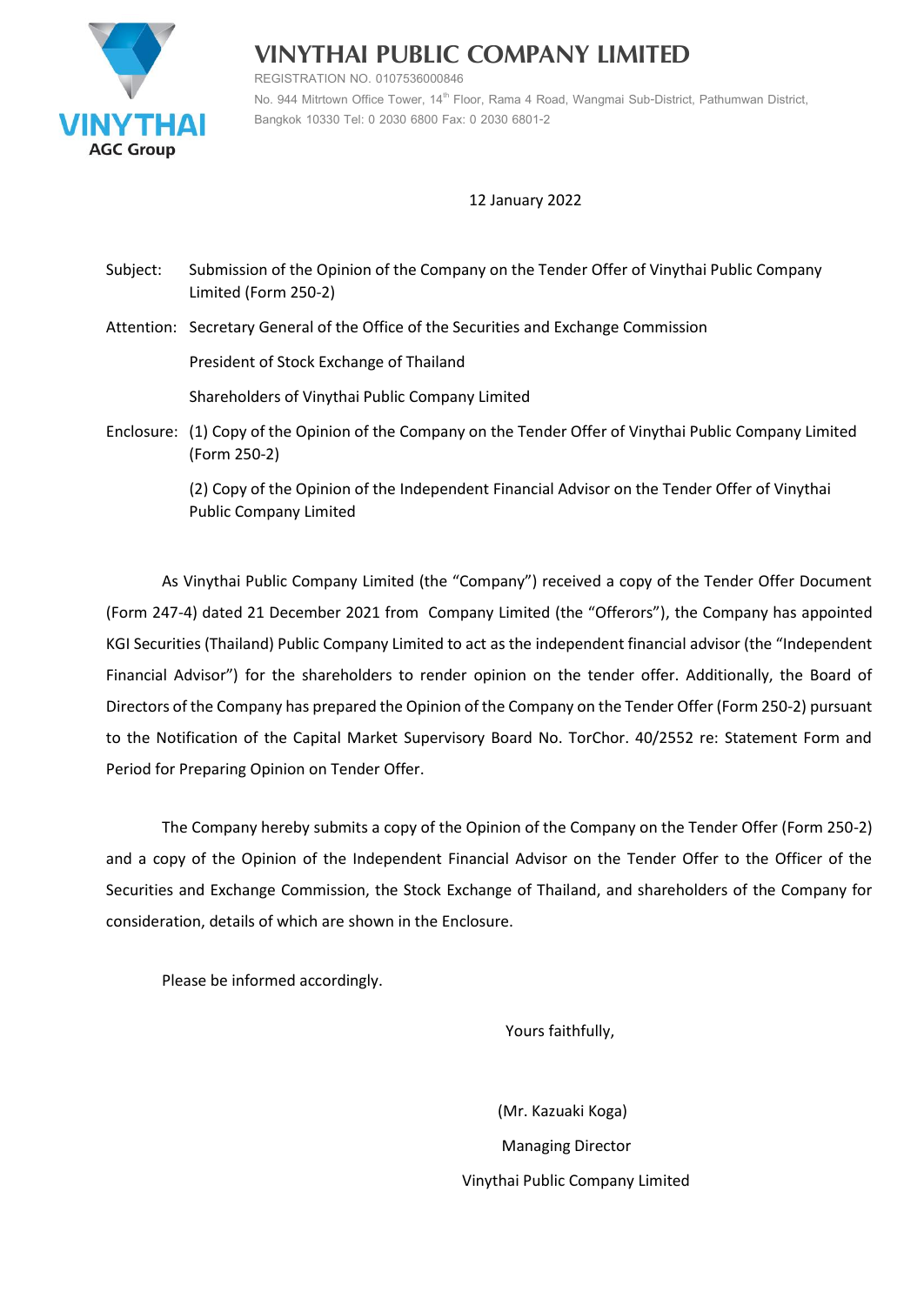*(Translation)*

# **OPINION OF THE COMPANY ON THE TENDER OFFER**

(Form 250-2)

Of



**Vinythai Public Company Limited**

The Offeror



**PTT Global Chemical Public Company Limited**



The Independent Financial Advisor

**KGI Securities (Thailand) Public Company Limited**

4 January 2022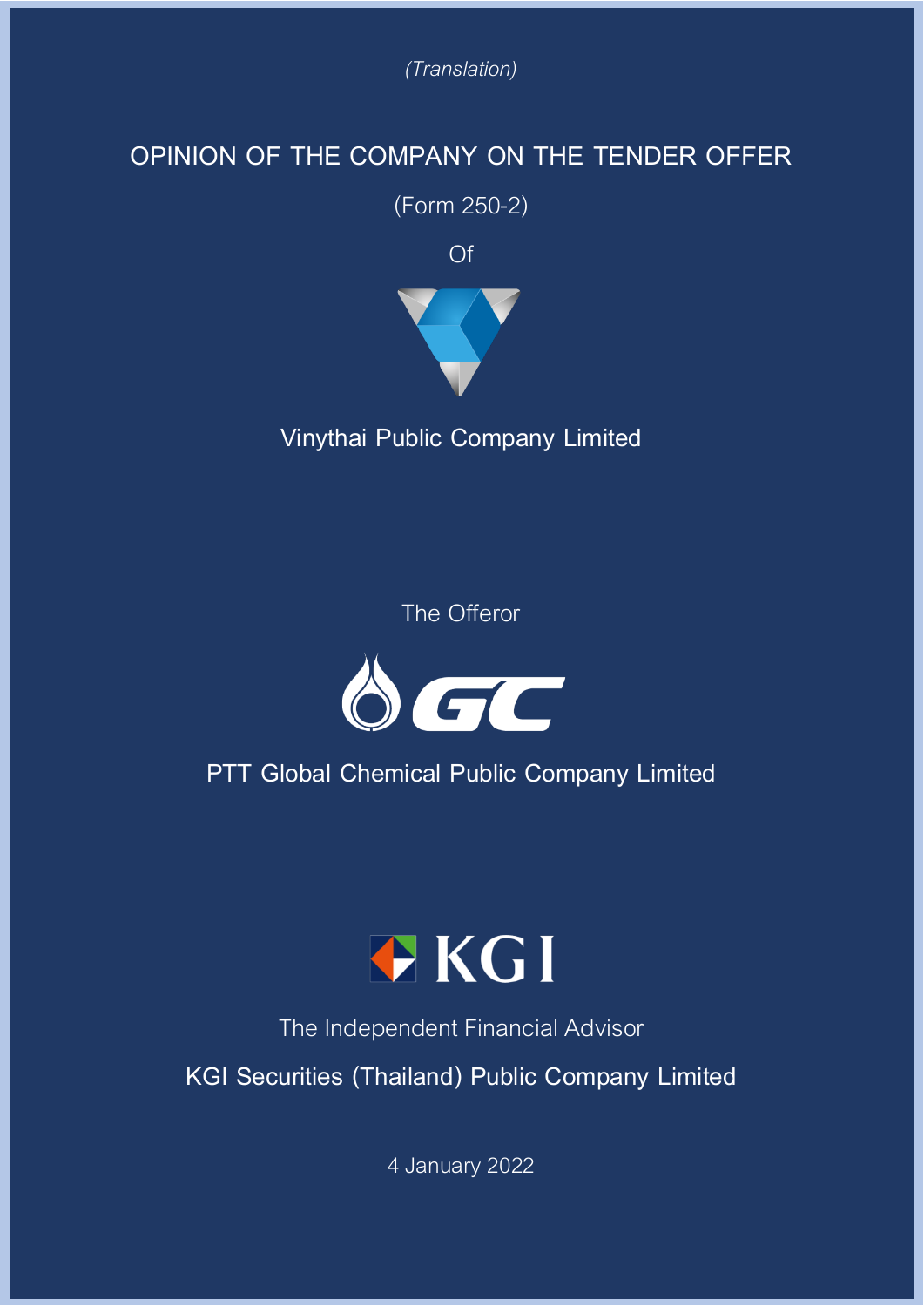## No.1/ 2022

## Date 4 January 2022

- To Secretary General of the Office of the Securities and Exchange Commission The President and Directors of the Stock Exchange of Thailand Shareholders of Vinythai Public Company Limited
- **Subject Submission of the Opinion of Vinythai Public Company Limited on the Delisting Tender Offer (Form 250-2)**
- Enclosure 1. Copy of the Opinion of the Company on the Delisting Tender Offer (Form 250-2)
	- 2. Copy of the Opinion of the Independent Financial Advisor on the Delisting Tender Offer

On 21 December2021, Vinythai Public Company Limited (the "**Company**" or "**VNT**") received a copy of the Tender Offer for all securities of the Company (Form 247-4), from PTT Global Chemical Public Company Limited ("**PTTGC**").This Tender Offer is made for the purpose of delisting the Company's ordinary shares from the Stock Exchange of Thailand (the "**SET**") (the "**Delisting Tender Offer**"). The Company is required to prepareits opinion on the Delisting Tender Offer (Form 250-2) in accordance with the Notification of the Capital Market Supervisory Board TorJor. 40/2552, Re: Statement Form and Period for Preparing Opinion Concerning Tender Offer.

The Board of Directors No. 1/2022 held on 4 January 2022 (excluding the directors with vested interests as having relationship with the Offeror) has considered the Delisting Tender Offer as well as opinion of the Independent Financial Advisor (the "**IFA**") on the Delisting Tender Offer and has the opinion that, the shareholders should accept the Delisting Tender Offer because the Delisting Offer Price is in the fair value range determined by the IFA and not lower than the highest price calculated based on the methods for determining the offering price for the delisting of securities prescribed by the Securities and Exchange Commission (the "**SEC**"). Moreover, in the event that the minority shareholders reject the Delisting Tender Offer, the minority shareholders may confront various impacts such as lack of trading liquidity of the Company's shares, limited return on investment which will be mainly in form of dividend, no capital gain tax benefit, and less access to the Company's information.

In considering whether to accept or reject the Delisting Tender Offer, the shareholders are recommended to study the Opinion of the Company on the Delisting Tender Offer, together with the Opinion of the Independent Financial Advisor enclosed herewith, and other relevant and reliable sources of information as part of the consideration. The final decision rests primarily with the individual shareholders.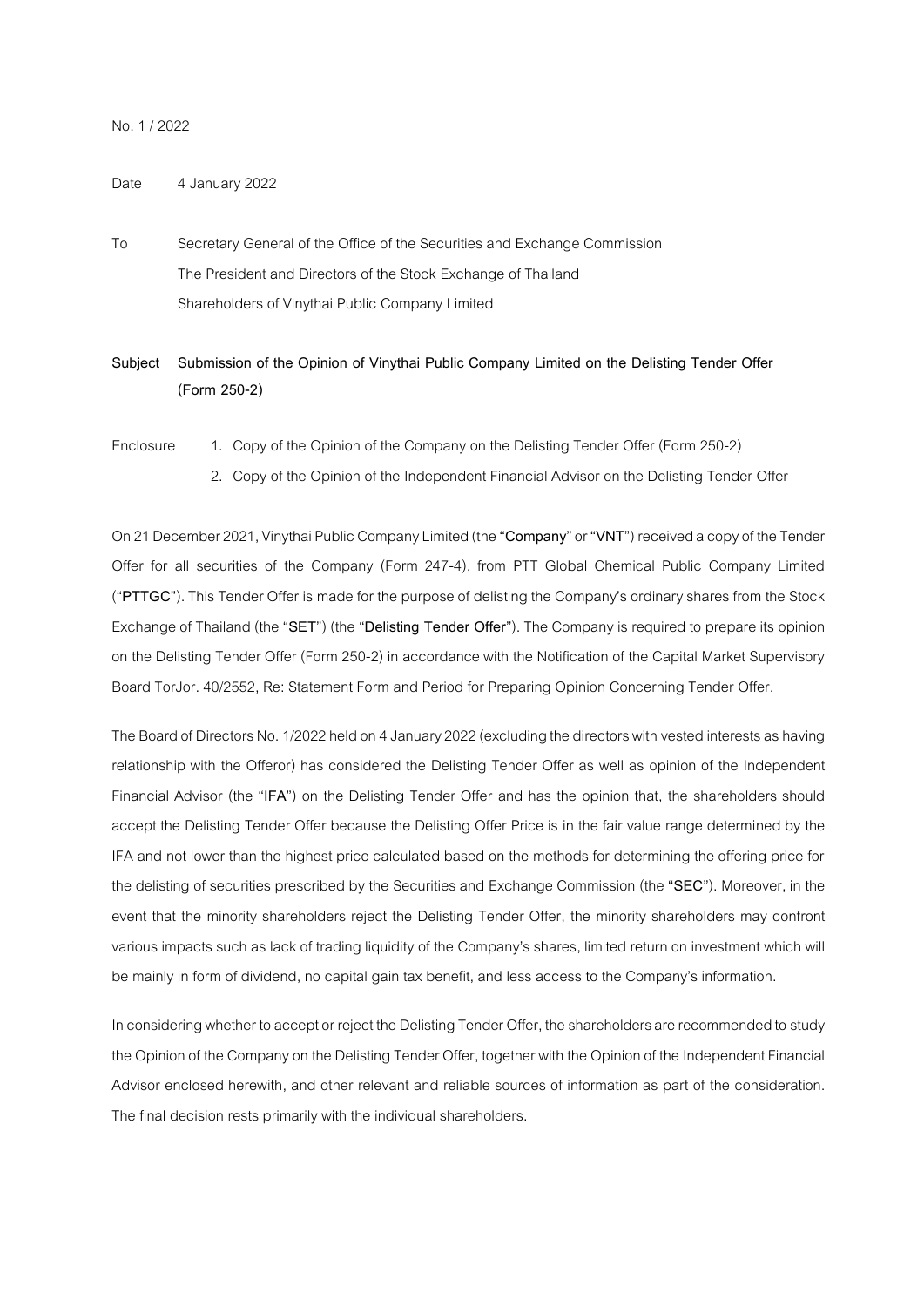Yours Sincerely,

Vinythai Public Company Limited

 $x \nightharpoondown$ Â

(Mr. Kazuaki Koga) Director/ Managing Director

## Disclaimer

This report is prepared in Thai and this English version is a translation of the Thai report. While every effort was made to ensure the accuracy of the translation, there could be some inconsistency between the Thai report and the English translation. In any case, the Thai report shall take precedence and be considered the official Independent Financial Advisor report over its English translation

<u> 1980 - Jan Sterling Sterling (f. 1980)</u>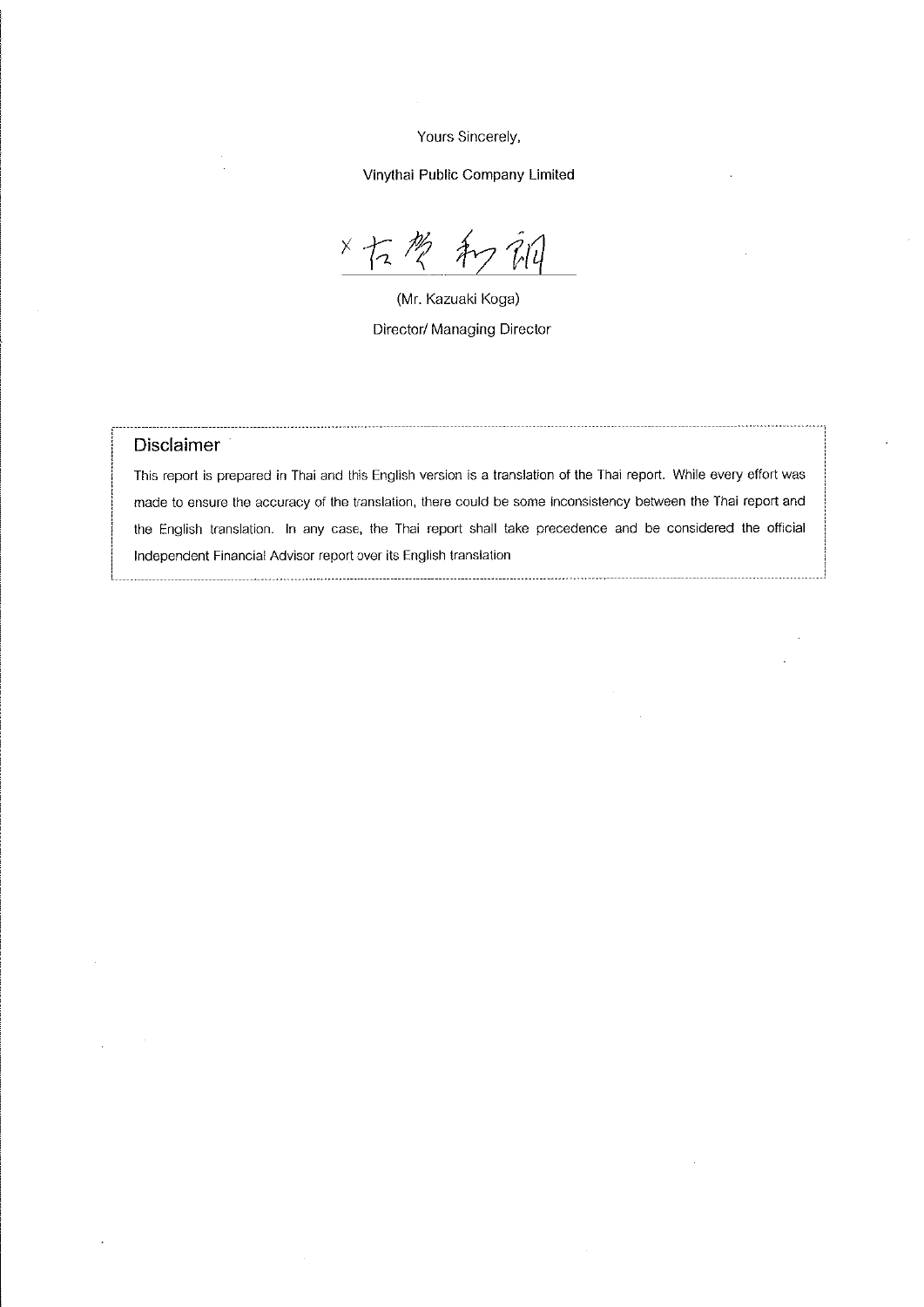# **Table of Contents**

|                                                                                               | Page |  |  |  |  |  |
|-----------------------------------------------------------------------------------------------|------|--|--|--|--|--|
| Status of the Company Relating to the Historical and Forecasted Operating Results,            |      |  |  |  |  |  |
| including Assumptions Used in its Forecast                                                    |      |  |  |  |  |  |
| <b>Business Overview</b><br>1.1                                                               | 3    |  |  |  |  |  |
| Revenue Structure<br>1.2                                                                      | 4    |  |  |  |  |  |
| Shareholders<br>1.3                                                                           | 5    |  |  |  |  |  |
| <b>Board of Directors</b><br>1.4                                                              | 7    |  |  |  |  |  |
| Summary of Financial Position and Performance<br>1.5                                          | 9    |  |  |  |  |  |
| Projection of Future Performance<br>1.6                                                       | 13   |  |  |  |  |  |
| Opinion on the Accuracy of the Company's Information Stated in The Tender Offer               | 15   |  |  |  |  |  |
| Relationship or any Agreement Between the Directors of the Company and the Offeror,           |      |  |  |  |  |  |
| Whether Done Personally, or by the Status of Directors or Representative of the Offeror,      |      |  |  |  |  |  |
| including Any Contract or Understanding, or Agreement between Each Other                      |      |  |  |  |  |  |
| Relationship between the Company's Directors and the Offeror<br>3.1                           | 15   |  |  |  |  |  |
| Shareholding by the Offeror or Its Authorized Persons in the Company or Major<br>3.2          |      |  |  |  |  |  |
| Shareholders of the Company                                                                   | 16   |  |  |  |  |  |
| 3.3<br>Shareholding by the Company or its Major Shareholders in the Offeror                   | 16   |  |  |  |  |  |
| Shareholding by the Company's Directors in the Offeror<br>3.4                                 | 16   |  |  |  |  |  |
| <b>Related Party Transactions</b><br>3.5                                                      | 16   |  |  |  |  |  |
| Existing or Perspective Mutual Contracts or Agreements<br>3.6                                 | 17   |  |  |  |  |  |
| Opinion of the Board of Directors to the Securities Holders                                   |      |  |  |  |  |  |
| 4.1<br>Reasons to Accept or Reject the Delisting Tender Offer                                 | 19   |  |  |  |  |  |
| 4.2<br>Opinions and Reasons of the Individual Directors (If the opinion is not unanimous)     | 21   |  |  |  |  |  |
| 4.3<br>Benefits or Impacts from the Plans and Policies of the Offeror Specified in the Tender |      |  |  |  |  |  |
| Offer Including the Possibility of Such Plans and Policies                                    | 22   |  |  |  |  |  |
| Additional Opinions of the Board of Directors (In case of Delisting Tender Offer)<br>4.4      | 31   |  |  |  |  |  |
|                                                                                               |      |  |  |  |  |  |

*Enclosure 1 Opinion of the Independent Financial Advisor on the Delisting Tender Offer*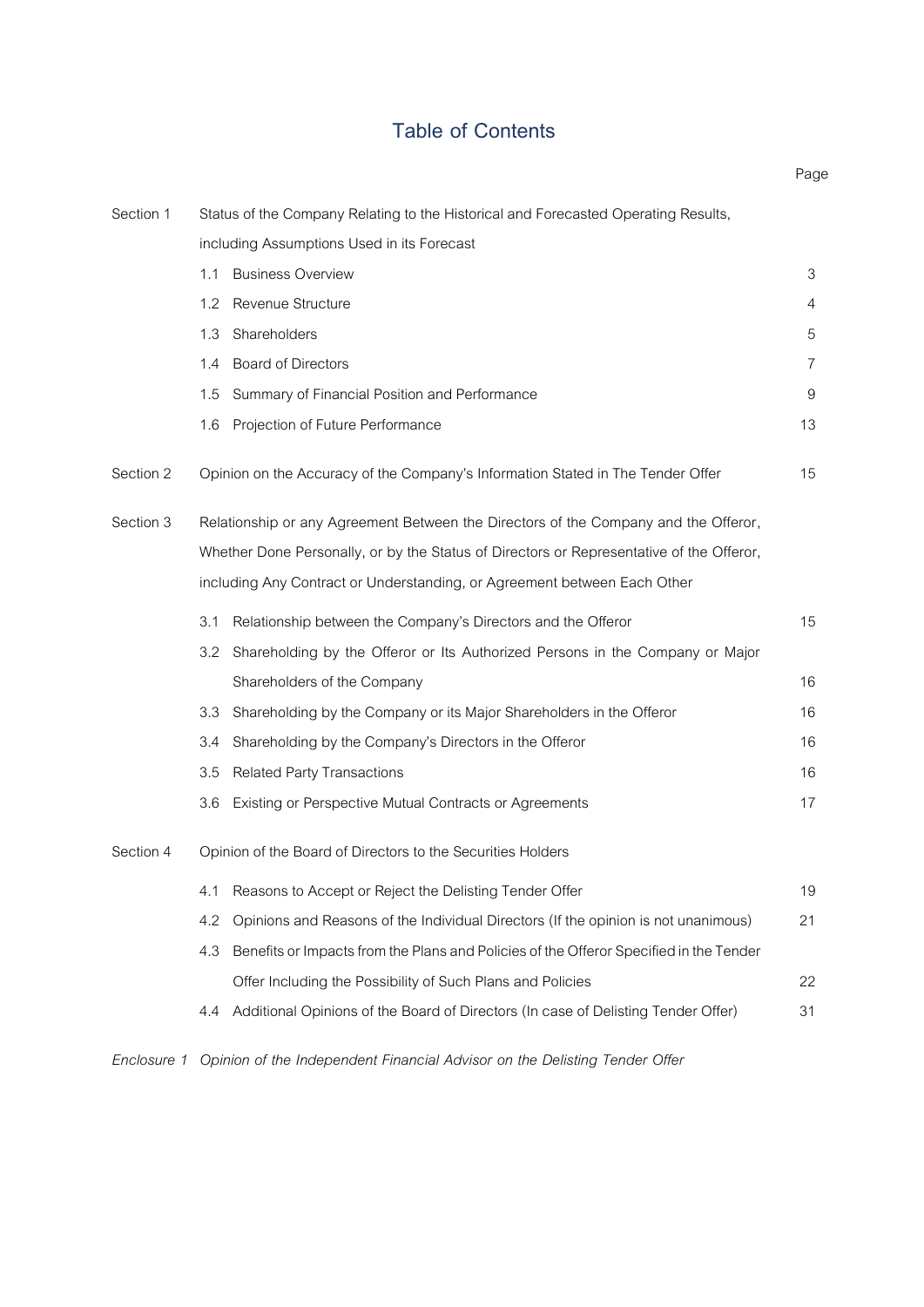Date 4 January 2022

## To Shareholders of Vinythai Public Company Limited

On21 December2021, Vinythai Public Company Limited (the "**Company**" or "**VNT**") received a copy of the Tender Offer for allsecurities of the Company (Form 247-4), from PTT Global Chemical Public Company Limited ("**PTTGC**" or the "**Offeror**"). This Tender Offer is made for the purpose of delisting the Company's ordinary shares from the Stock Exchange of Thailand (the "**SET**") (the "**Delisting Tender Offer**"), as detailed below:

|                           |                          | No. of Offered Securities |                          | Percentage of Offered Securities | Offer Price              | Offering Size  |
|---------------------------|--------------------------|---------------------------|--------------------------|----------------------------------|--------------------------|----------------|
| <b>Type of Securities</b> | Shares/Units             | Voting rights             | To total issued          | To total voting                  | per unit                 | (THE)          |
|                           |                          |                           | securities               | rights                           | (THB)                    |                |
| Ordinary shares           | 889, 154, 755            | 889, 154, 755             | 75.02                    | 75.02                            | 39.00                    | 34,677 million |
| Preferred shares          |                          |                           |                          |                                  | ٠                        |                |
| Warrants                  |                          | $\overline{\phantom{a}}$  | ٠                        | $\overline{\phantom{a}}$         | $\overline{\phantom{a}}$ |                |
| Convertible debentures    | $\overline{\phantom{a}}$ | $\blacksquare$            | $\overline{\phantom{0}}$ | $\overline{\phantom{a}}$         | ۰                        | -              |
| Other securities (if any) | $\overline{\phantom{a}}$ | $\blacksquare$            | -                        | ٠                                | ۰                        |                |
|                           |                          | 75.02                     | Total                    | 34,677 million                   |                          |                |

In this regard, AGC, the Company's major shareholders holding 58.78% of total issued and paid-up shares, has indicated its intention through Irrecoverable Letter of Undertaking not to tender all 696,663,509 shares held directly in the Company in the Delisting Tender Offer. AGC also issued an order to Finansia Syrus Securities Public Company Limited, the brokerage company who oversees its trading account, to suspend any transactions relating to the ordinary shares of the Company including transferring, selling, withdrawing or disposing of shares throughout the Tender Offer Period.

Whilst, 1,470 shares in the Company that AGC held indirectly via AGC Chemicals (Thailand) Co., Ltd. ("**AGC-TH**") will be tendered to the Offeror in the Delisting Tender Offer. Therefore, PTTGC will purchase a total of 192,491,246 ordinary shares, representing 16.24% of the Company's total paid-up shares and voting rights.

## Delisting Offer Price and Tender Offer Period

The Offeror is offering to purchase the ordinary shares of the Company at THB 39.00 per share ("**Delisting Offer Price**"). The Company's shareholders who wish to tender their shares (the "**Offeree**") are subject to pay the Tender Offer agent fee at the rate of 0.25% of the Delisting Offer Priceand the value added tax (VAT) of 7.0% of the Tender Offer agent fee. Therefore, the net Delisting Offer Price to be received by the Offeree will be THB 38.895675 per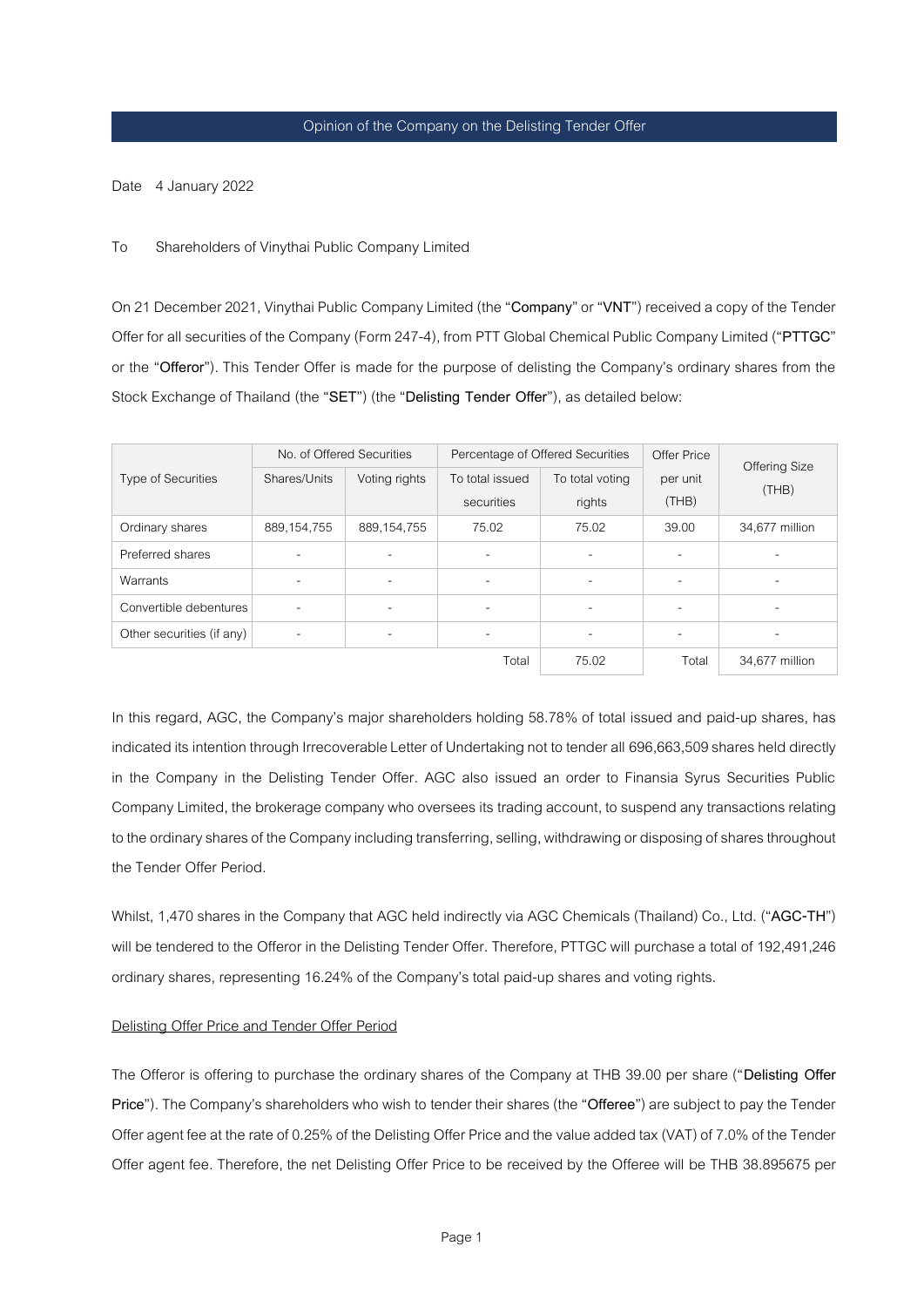share. The Tender Offer Period totals 45 business days from 22 December 2021 to 25 February 2022 (the "Tender **Offer Period**") from 9.00 A.M. to 4.00 P.M. on every business day. Such Delisting Offer Price is the final offer price which shall not be changed and such Tender Offer Period is the final period which will not be extended unless the following conditions applied:

- The Offeror may reduce the Delisting Offer Price and/or extend the Tender Offer Period if any event or action causing a severe damage to the financial status or assets of the Company, occurs during the Tender Offer Period;
- The Offeror may change the offer or extend the Tender Offer Period to compete with another offeror who has submitted a Tender Offer for the Company's securities during the Tender Offer Period.

# Conditions for Cancellation of the Delisting Tender Offer

The Offeror may cancel the Delisting Tender Offer upon the occurrence of one or more of the following events:

- An occurrence of any event or action after submission of the Delisting Tender Offer to the Securities and Exchange Commission (the "**SEC**") but within the Tender Offer Period, which causes or may cause severe damage to the status or to the assets of the Company, and such events or actions do not result from the acts of the Offeror or any acts for which the Offeror is responsible;
- Any action conducted by the Company after submission of the Delisting Tender Offer to the SEC but within the Offer Period which causes or may cause a significant decrease in the value of the Company's shares;
- An occurrence of any other event which causes the delisting of the Company's shares to be terminated.

# Period that Securities Holders May Revoke their Acceptance of the Delisting Tender Offer

The Offeree is able to cancel their acceptance of the Delisting Tender Offer at the Tender Offer Agent's office at any time during the Tender Offer Period from 9.00 A.M. to 4.00 P.M. on every business day from 22 December2021 to 20 January 2022 (totaling 20 business days), including the period that may be extended.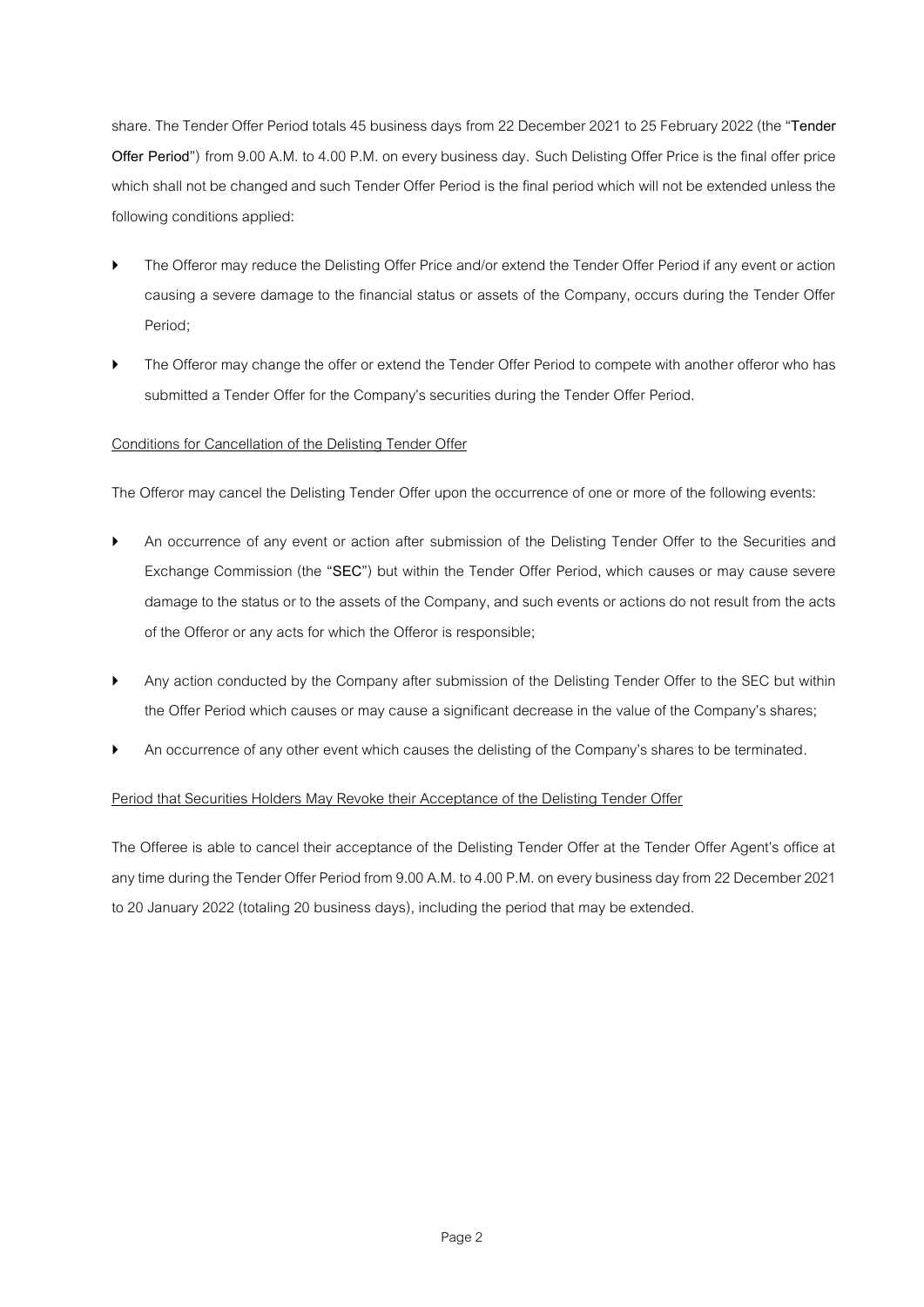The Company has considered the Delisting Tender Offer on the basis of the interests of the securities holders, and would like to express the opinion for shareholder's consideration as follows:

# **1. Status of the Company Relating to the Historical and Forecasted Operating Results, including Assumptions Used in its Forecast**

# **1.1 Business Overview**

Vinythai Public Company Limited (VNT) operates as a manufacturer and distributor of Chlor-Alkali products such as PVC resins, Vinyl Chloride Monomer, Caustic soda and other by-products from PVC production. At present, the Company has 1 subsidiary, namely Advance Biochemical (Thailand) Company Limited, and 1 associate company, namely Pimai Salt Company Limited.

| Company Name                                    | Nature of Business           | Ownership (%) |
|-------------------------------------------------|------------------------------|---------------|
| Subsidiary                                      | Manufacturing and trading of |               |
| Advanced Biochemical (Thailand) Company Limited | Epichlorohydrin (ECH)        | 100.00        |
| Associate                                       | Manufacturing and trading of |               |
| Pimai Salt Company Limited                      | pure refined salt            | 20.56         |

# *Shareholding Structure*



# *VNT – Vinythai Public Company Limited*

The Company produces and supplies PVC and Caustic Soda to a wide range of industries in the emerging markets in Asia and worldwide. The Company production facilities are located at Map Ta Phut Industrial Estate in Rayong Province, which include 2 PVC plants (for emulsion and suspension resins), 1 Vinyl Chloride Monomer (VCM) plant, 1 Ethylene Dichloride (EDC) plant, and 1 Chlor-Alkali (CA) plant. The Company's production facilities are fully integrated plant from Chlor-Alkali (CA) to PVC which is complete of product line.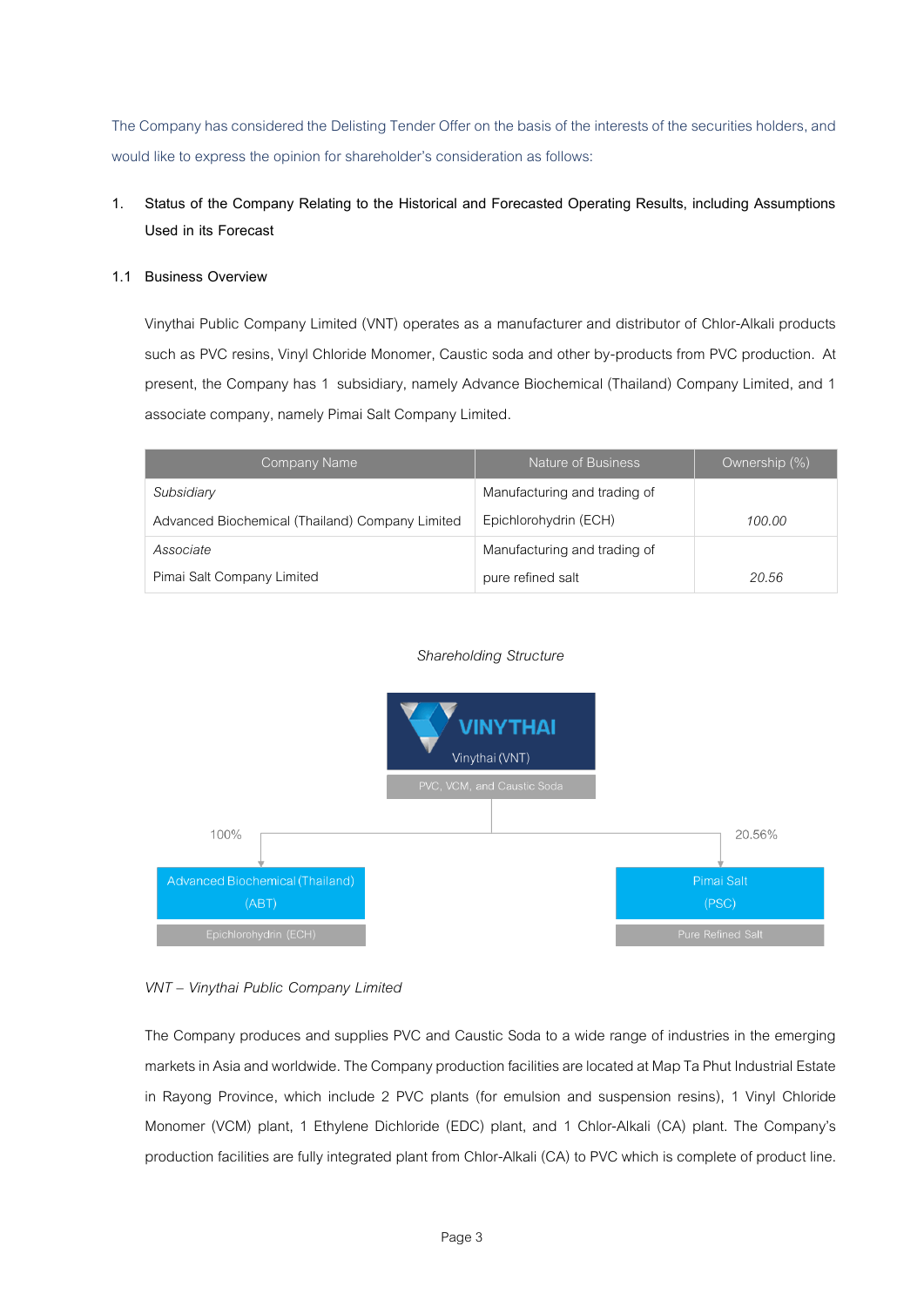The Company relies heavily on domestic-purchased raw materials and utilities, including ethylene from PTTGC, salt from Pimai Salt Company Limited (PSC), and electricity from Glow Energy Public Company Limited (GLOW). In addition, CA plant does not only produce Chlorine, the feedstock of VCM process, but also significant quantities of Caustic Soda as well as Hydrogen and Sodium Hypochlorite. The Company sells these products in the domestic market.

# *ABT – Advanced Biochemical (Thailand) Company Limited*

Advanced Biochemical (Thailand) Co., Ltd. ("**ABT**") manufactures and sells Epichlorohydrin (ECH), a chemical substance mainly used in the Epoxy resins production. ABT operates a plant located at Map Ta Phut Industrial Estate in Rayong Province, which is the same site as VNT. The main raw materials of this process are Glycerin, Hydrochloric Acid and Caustic Soda. The Glycerin is procured from import and domestic suppliers. Hydrochloric Acid and Caustic Soda are procured from VNT.

# *PSC - Pimai Salt Company Limited*

Pimai Salt Co., Ltd. ("PSC"), as an associated company of VNT, was established under a joint venture agreement among Thai Refined Salt Co., Ltd., AGC Chemicals (Thailand) Co., Ltd. (AGC-TH), and VNT. PSC is a producer of pure refined salt. Its plant is located in Amphoe Pimai, Nakhon Ratchasima Province, Thailand. The Company invested in PSC to reduce risk of salt shortage in the production since pure refined salt is used by VNT as a feedstock in CA plant to produces Chlorine and Caustic soda.

# **1.2 Revenue Structure**

The Company has major source of income from manufacturing and distributing PVC resins, under the "Siamvic<sup>®</sup>" trademark, VCM and Caustic Soda. Revenue structure of the Company is as follows:

| (THB million)             | 2018   |       | 2019   |               | 2020   |       | 9 months 2021 |       |
|---------------------------|--------|-------|--------|---------------|--------|-------|---------------|-------|
|                           | Amount | $\%$  | Amount | $\frac{9}{6}$ | Amount | $\%$  | Amount        | $\%$  |
| 1. PVC                    | 8,981  | 45.0  | 9.046  | 48.6          | 9,298  | 55.0  | 10,893        | 54.7  |
| 2. Caustic Soda           | 4,022  | 20.2  | 2,753  | 14.8          | 2,015  | 11.9  | 1,821         | 9.2   |
| 3. VCM                    | 1,492  | 7.5   | 1,450  | 7.8           | 1,333  | 7.9   | 1,481         | 7.4   |
| 4. ECH                    | 5,349  | 26.8  | 5,230  | 28.1          | 4,192  | 24.8  | 5,647         | 28.4  |
| 5. Others                 | 102    | 0.5   | 126    | 0.7           | 68     | 0.4   | 59            | 0.3   |
| <b>Total Sale Revenue</b> | 19,946 | 100.0 | 18,605 | 100.0         | 16,906 | 100.0 | 19,901        | 100.0 |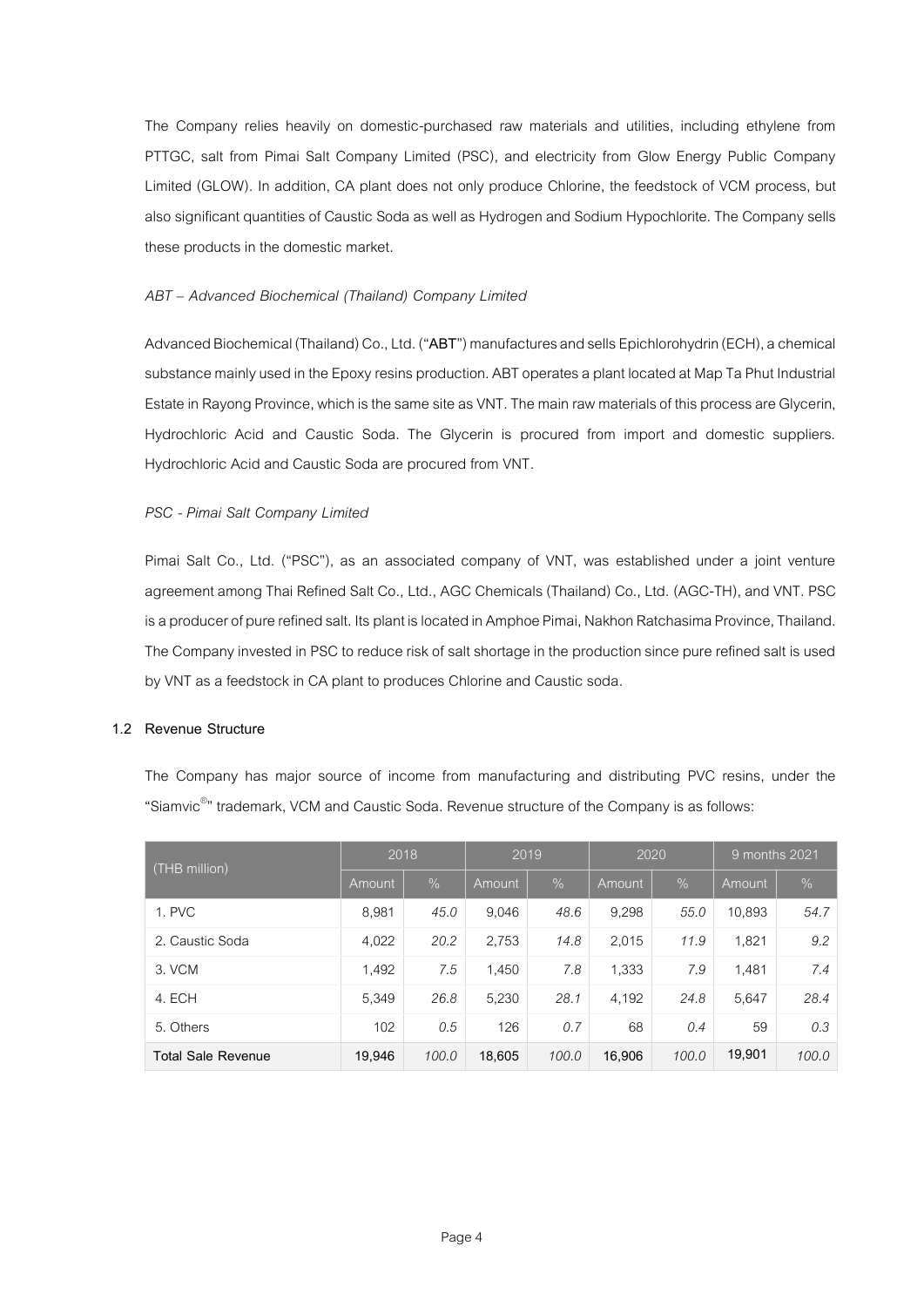# **1.3 Shareholding Structure**



Remark: (1) AGC directly holds 696,663,509 shares in the Company and indirectly holds 1,470 shares in the Company via its wholly-owned subsidiary, AGC Chemicals (Thailand) Company Limited (AGC-TH), which represents total shareholding by AGC of 696,664,979 shares or 58.78% of total issued and paid-up shares.

At present, the Company has registered and paid-up capital of THB 7,111,160,664 divided into 1,185,193,444 ordinary shares at the par value of THB 6.00 per share. The Company's top 10 shareholders as of the latest book closing date on 29 November 2021 were as follows:

| No.            | <b>VNT Shareholders</b>                                     | No. of Shares | $\frac{9}{6}$ <sup>(1)</sup> |
|----------------|-------------------------------------------------------------|---------------|------------------------------|
| 1 <sub>1</sub> | AGC Inc. (AGC)                                              | 696,664,979   | 58.78                        |
|                | 1.1 AGC Inc.                                                | 696,663,509   | 58.78                        |
|                | 1.2 AGC Chemicals (Thailand) Company Limited <sup>(2)</sup> | 1,470         | 0.00                         |
| 2.             | PTT Global Chemical Public Company Limited (PTTGC)          | 296,038,689   | 24.98                        |
| 3.             | Thai NVDR Company Limited                                   | 16,924,121    | 1.43                         |
| 4.             | Mr. Yanyong Phatralaoha                                     | 9,933,535     | 0.84                         |
| 5.             | Mr. Kitti Phatralaoha                                       | 6,716,230     | 0.57                         |
| 6.             | Mr. Narong Phatralaoha                                      | 6,620,645     | 0.56                         |
| 7.             | Thainamthip Limited                                         | 5,152,600     | 0.43                         |
| 8.             | Mr. Supachai Sutthipongchai                                 | 5,000,000     | 0.42                         |
| 9.             | Mr. Viroj Tangsurakit                                       | 5,000,000     | 0.42                         |
| 10.            | Ms. Wonngam Kitthanamongkolchai                             | 3,948,000     | 0.33                         |
|                | Total Top 10 Shareholders                                   | 1,051,998,799 | 88.76                        |
|                | Other shareholders                                          | 133, 194, 645 | 11.24                        |
|                | Total                                                       | 1,185,193,444 | 100.00                       |

(1) Percentage of total issued and paid-up shares and voting rights

(2) The Company's ordinary shares held by AGC Group to be tendered in the Delisting Tender Offer will be 1,470 shares which represent the shares held by AGC indirectly via AGC Chemical (Thailand) Company Limited (AGC-TH), a wholly-owned subsidiary of AGC.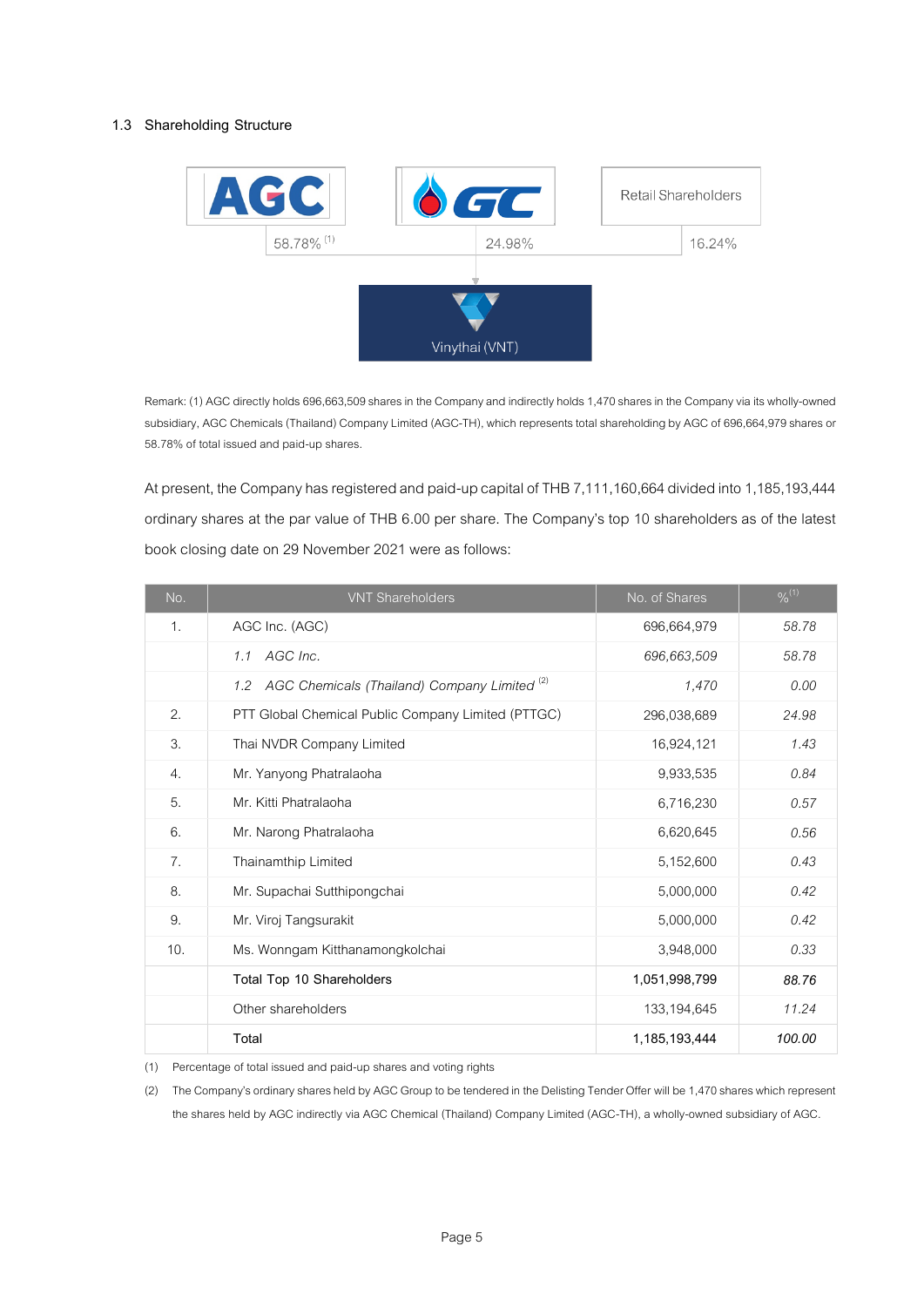In the event that all retail shareholders accepted the Delisting Tender Offer (except for AGC which indicated its intention not to tender all shares held directly by it in the Delisting Tender Offer), PTTGC would still be the second largest shareholder of the Company. AGC and PTTGC will subsequently hold shares in the Company at 58.78% and 41.22% of total issued and paid-up shares, respectively.

*Shareholding Structure if all shareholders (except for AGC) tender their shares in this Tender Offer*

| No. | <b>VNT Shareholders</b>                            | No. of Shares | $\frac{9}{6}$ <sup>(1)</sup> |
|-----|----------------------------------------------------|---------------|------------------------------|
|     | AGC Inc.                                           | 696,663,509   | 58.78                        |
| 2.  | PTT Global Chemical Public Company Limited (PTTGC) | 488,529,935   | 41.22                        |
|     | Total                                              | 1,185,193,444 | 100.00                       |

(1) Percentage of total issued and paid-up shares and voting rights

|  |  |  | AGC, the Company's major shareholder, had top 10 shareholders as of 30 June 2021 as follows: |  |  |
|--|--|--|----------------------------------------------------------------------------------------------|--|--|
|  |  |  |                                                                                              |  |  |

| No. | <b>AGC Shareholders</b>                               | Nationality | No. of Shares | $9/6^{(1)}$ |
|-----|-------------------------------------------------------|-------------|---------------|-------------|
| 1.  | The Master Trust Bank of Japan                        | Japanese    | 22,923        | 10.33       |
| 2.  | Custody Bank of Japan, Ltd. (Trust Account)           | Japanese    | 14,772        | 6.66        |
| 3.  | Meiji Yasuda Life Insurance Company                   | Japanese    | 8,654         | 3.90        |
| 4.  | Barclays Securities Japan Limited                     | Japanese    | 6,077         | 2.74        |
| 5.  | The Asahi Glass Foundation                            | Japanese    | 5,982         | 2.70        |
| 6.  | JPMorgan Securities Japan Co., Ltd.                   | Japanese    | 4,540         | 2.05        |
| 7.  | Asahi Glass Business Partner Shareholding Association | Japanese    | 4,441         | 2.00        |
| 8.  | Mitsubishi Estate Co., Ltd.                           | Japanese    | 4,157         | 1.87        |
| 9.  | SMBC Nikko Securities, Inc.                           | Japanese    | 4,090         | 1.84        |
| 10. | Nippon Life Insurance Company                         | Japanese    | 3,662         | 1.65        |
|     | Total Top 10 Shareholders                             |             | 79,298        | 35.74       |
|     | Other shareholders                                    |             | 142,547       | 64.26       |
|     | Total <sup>(1)</sup>                                  |             | 221,845       | 100.00      |

Source: www.agc.com

<sup>(1)</sup> AGC has total issued and paid-up shares of 227,441,381shares.When deducting with 5,596,400 treasury shares, the netshares will be 221,844,981 shares.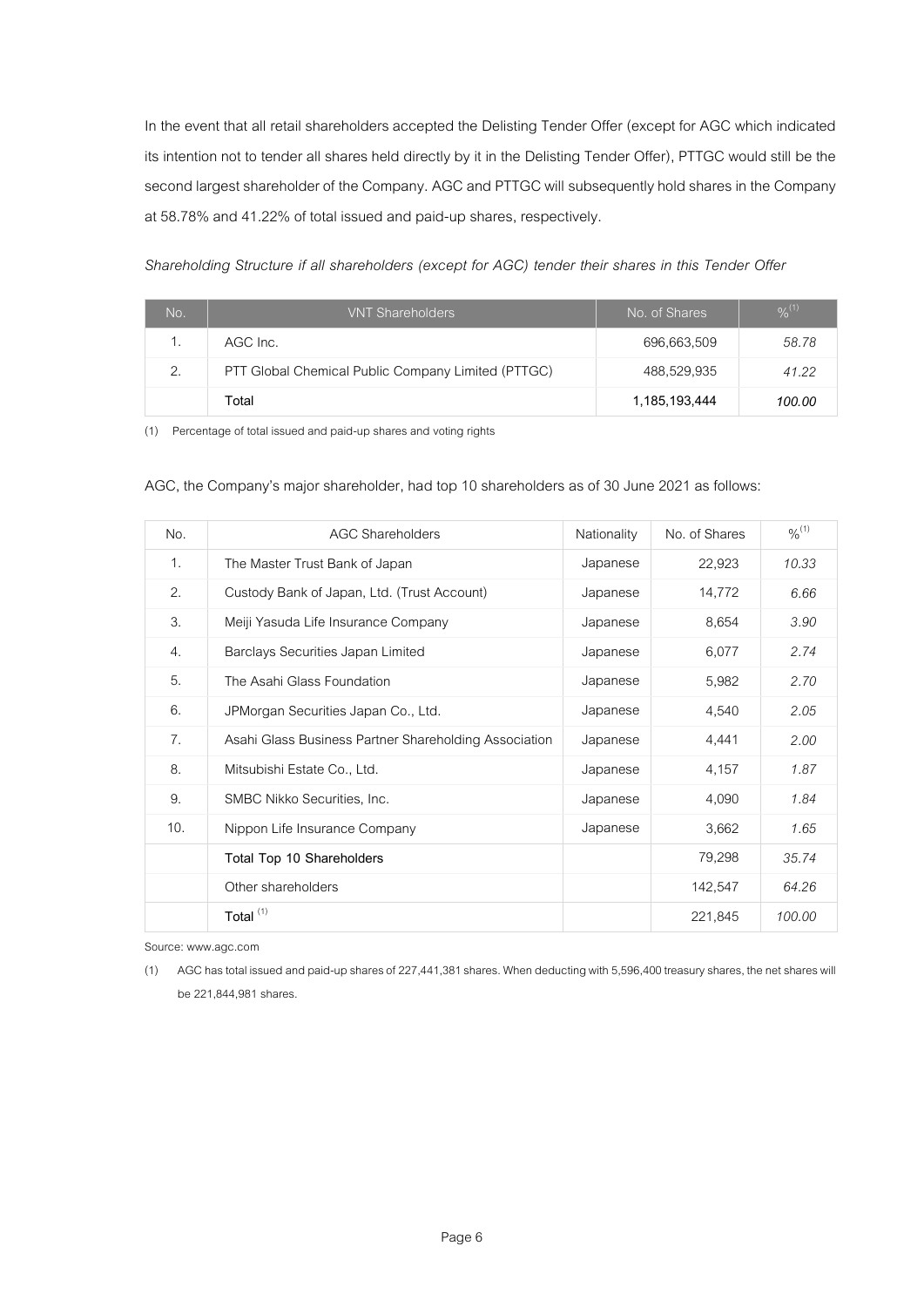| No. | PTTGC Shareholders                                     | No. of Shares | $\%$   |
|-----|--------------------------------------------------------|---------------|--------|
| 1.  | PTT Public Company Limited                             | 2,037,220,915 | 45.18  |
| 2.  | Thai NVDR Company Limited                              | 408,946,417   | 9.07   |
| 3.  | Siam Management Holding Company Limited <sup>(1)</sup> | 135,240,000   | 3.00   |
| 4.  | South East Asia UK (Type C) Nominees Limited           | 91,459,044    | 2.03   |
| 5.  | HMC Polymers Company Limited <sup>(2)</sup>            | 83,427,636    | 1.85   |
| 6.  | The Bank of New York Mellon                            | 66,206,457    | 1.47   |
| 7.  | State Street Europe Limited                            | 60,786,106    | 1.35   |
| 8.  | Social Security Office                                 | 58,043,751    | 1.29   |
| 9.  | Nortrust Nominees Limited-NT0 SEC Lending Thailand     | 57,148,759    | 1.27   |
| 10. | Bangkok Synthetics Company Limited                     | 43,420,625    | 0.96   |
|     | Total Top 10 Shareholders                              | 3,041,899,710 | 67.47  |
|     | Other shareholders                                     | 1,466,949,407 | 32.53  |
|     | Total                                                  | 4,508,849,117 | 100.00 |

PTTGC, the Company's major shareholder, had top 10 shareholders as of 6 September 2021 as follows:

Source: Stock Exchange of Thailand (Please see further details of PTTGC shareholders in the Tender Offer (Form 247-4))

(1) Siam Management Holding Company Limited is held indirectly by PTT at 99.99% of total issued and paid-up shares.

(2) HMC Polymers Company Limited is held indirectly by PTTGC at41.44% of total issued and paid-up shares.

| No.            | <b>PTT Shareholders</b>                                       | No. of Shares  | $\%$   |
|----------------|---------------------------------------------------------------|----------------|--------|
| 1 <sub>1</sub> | Ministry of Finance                                           | 14,598,855,750 | 51.11  |
| 2.             | Vayupak Fund 1 by MFC Asset Management Plc.                   | 1,736,895,500  | 6.08   |
| 3.             | Vayupak Fund 1 by Krungthai Asset Management Plc.             | 1,736,895,500  | 6.08   |
| 4.             | Thai NVDR Company Limited                                     | 1,504,278,113  | 5.27   |
| 5.             | Social Security Office                                        | 610,902,700    | 2.14   |
| 6.             | South East Asia UK (Type C) Nominees Limited                  | 529, 155, 885  | 1.85   |
| 7 <sub>1</sub> | The Federation of Savings and Credit Cooperatives of Thailand | 439,456,600    | 1.54   |
| 8.             | State Street Europe Limited                                   | 366,819,399    | 1.28   |
| 9.             | <b>EGAT Savings and Credit Cooperative Limited</b>            | 251, 184, 100  | 0.88   |
| 10.            | The Bank of New York Mellon                                   | 209,568,518    | 0.73   |
|                | Top 10 Shareholders                                           | 21,984,012,065 | 76.96  |
|                | Other shareholders                                            | 6,578,984,185  | 23.04  |
|                | Total                                                         | 28,562,996,250 | 100.00 |

# PTT, major shareholder of PTTGC had top 10 shareholders as of 30 September 2021, as follows:

Source: Stock Exchange of Thailand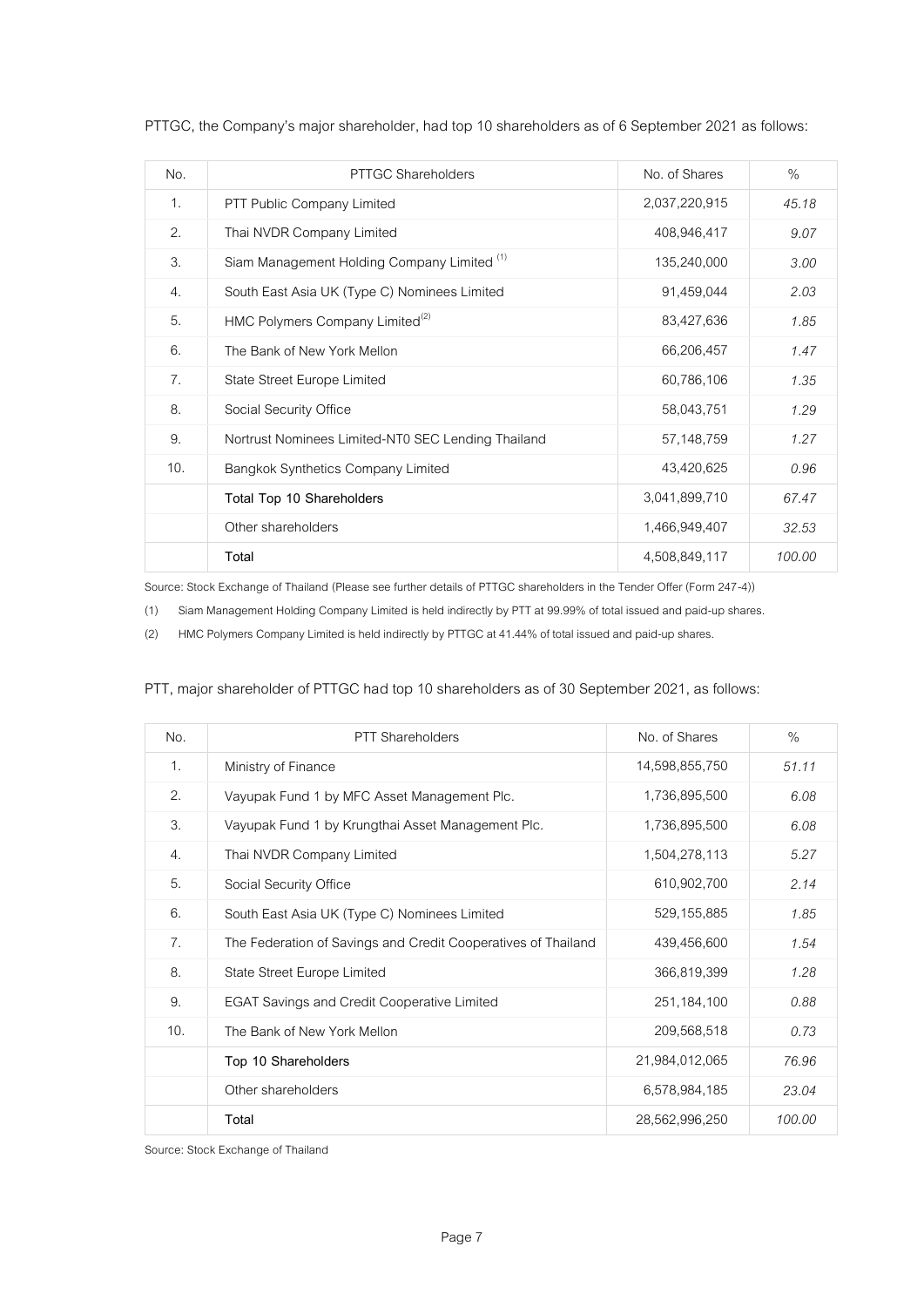## **1.4 Board of Directors**

As of 4 January 2022, the Company's Board of Directors consisted of 11 members, including 6 non-executive directors, 4 independent directors, and 1 executive directors, as follows:

| No.            | Name                                       | Position                                           |
|----------------|--------------------------------------------|----------------------------------------------------|
| 1.             | Mr. Yoshihisa Horibe <sup>(1)</sup>        | Chairman of the Board of Directors                 |
| 2.             | Mr. Wiboon Chuchepchunkamon <sup>(2)</sup> | Vice Chairman of the Board of Directors            |
| 3.             | Mr. Kazuaki Koga <sup>(1)</sup>            | Director / Managing Director                       |
| 4.             | Mr. Masaaki Kobayashi <sup>(1)</sup>       | Director                                           |
| 5.             | Mr. Masahiko Fukamachi <sup>(1)</sup>      | Director                                           |
| 6.             | Mr. Satoru Miyatake <sup>(1)</sup>         | Director                                           |
| 7 <sub>1</sub> | Mrs. Warawan Tippawanich <sup>(2)</sup>    | <b>Director</b>                                    |
| 8.             | Mrs. Danuja Kunpanitchakit                 | Chairman of Audit Committee / Independent Director |
| 9.             | Mr. Pote Videtyontrakich                   | Audit Committee / Independent Director             |
| 10.            | Mr. Pipop Pruecksamars                     | Audit Committee / Independent Director             |
| 11.            | Mr. Andre van der Heyden                   | Independent Director                               |

(1) Representative of AGC Inc. from Japan

(2) Representative of PTT Global Chemical Public Company Limited (PTTGC)

After completion of the Delisting Tender Offer, the Offeror may add its representative directors as appropriate and in accordance with its subsequent shareholding or appoint new directors in replacement of those resigned or retired by the completion of term. In this regard, the Offeror shall take various factors into consideration for the benefits of the Company. Moreover, after successful delisting of the Company's ordinary shares, the Company may consider changing the number or composition of the Board of Directors in accordance with its post-delisting status, that is, the Company is no longer required to comply with Rules of the Stock Exchange of Thailand re: Listing of Ordinary Shares or Preferred Shares as Listed Securities, B.E. 2558 ("**Rules of the Stock Exchange of Thailand**") which requires at least one-third of its directors be independent directors and there shall be at least 3 independent directors and 3 audit committees. In the event of such change, the Company shall conduct as appropriate by considering the highest benefit of the Company and in accordance with the Public Limited Companies Act B.E. 2535 (as amended) ("**Public Limited Companies Act**"), which requires the board of directors consist of at least 5 directors and not less than half of which shall reside in Thailand.

Any change to the Board of the Directors shall be done in compliance with the relevant regulations including business policy, articles of association, and by approvals of the Board of Directors Meeting, and/or the Shareholders Meeting.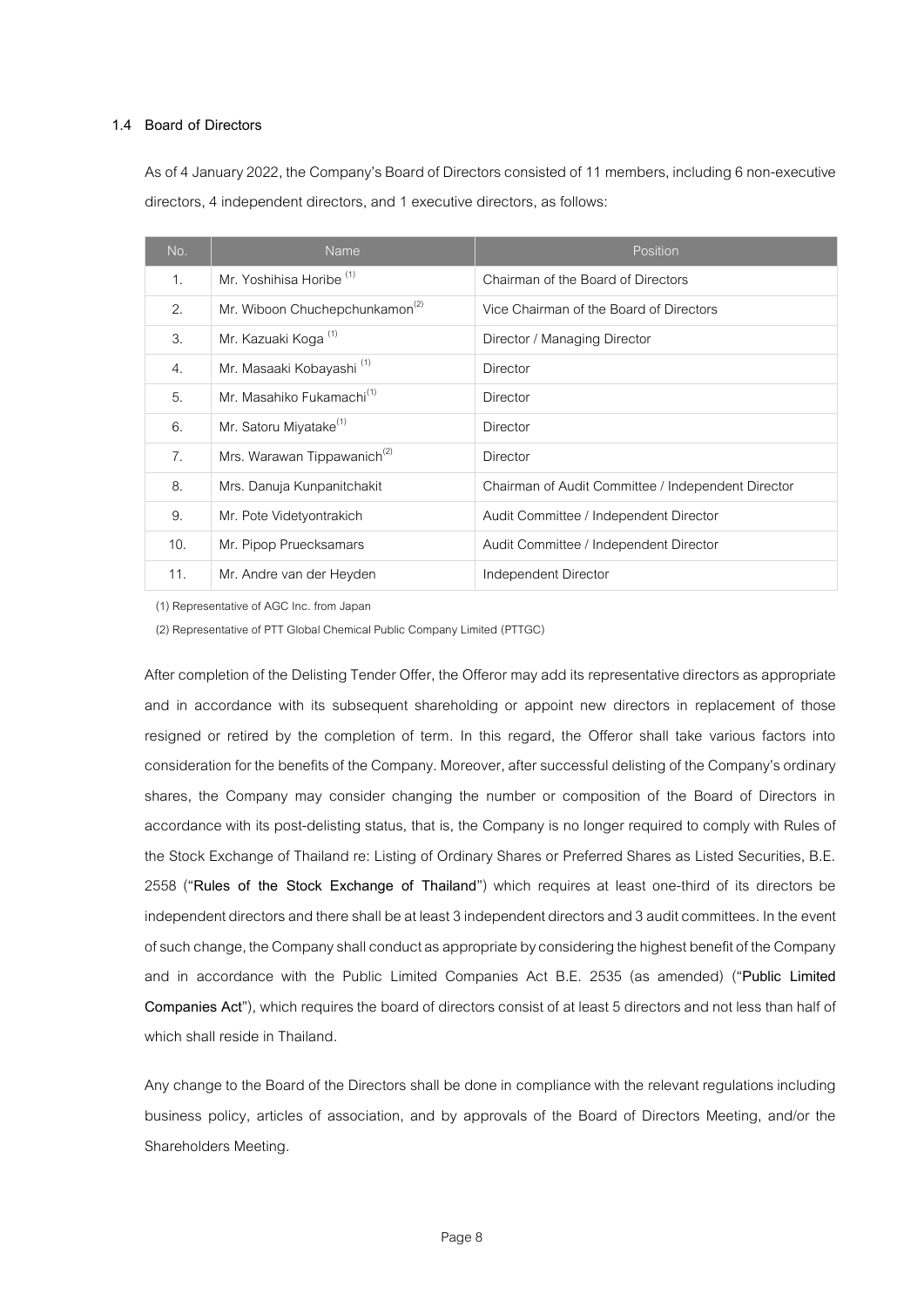# **1.5 Summary of Financial Position and Performance**

| <b>Consolidated Financial Position</b>    | 31 December |        |        | 30-Sep |
|-------------------------------------------|-------------|--------|--------|--------|
| (THB million)                             | 2018        | 2019   | 2020   | 2021   |
| Assets                                    |             |        |        |        |
| Cash and cash equivalents                 | 7,540       | 10,510 | 7,759  | 8,499  |
| Trade and other current receivables       | 2,696       | 2,375  | 2,641  | 4,115  |
| Inventories                               | 1,374       | 1,128  | 1,136  | 1,449  |
| Other current financial assets            |             |        | 4,350  | 6,450  |
| Other current assets                      | 185         | 148    | 124    | 225    |
| <b>Total Current Assets</b>               | 11,795      | 14,161 | 16,010 | 20,738 |
| Investment in associate                   | 355         | 357    | 358    | 361    |
| Property, plant and equipment             | 9,105       | 8,203  | 7,542  | 7,520  |
| Right-of-use assets                       |             |        | 1,889  | 1,546  |
| Intangible assets                         | 223         | 302    | 326    | 556    |
| Deferred tax assets                       | 102         | 511    | 275    | 107    |
| Other non-current assets                  | 16          | 24     | 1      | 1      |
| <b>Total Non-Current Assets</b>           | 9,801       | 9,397  | 10,391 | 10,091 |
| <b>Total Assets</b>                       | 21,596      | 23,558 | 26,401 | 30,829 |
| Liabilities                               |             |        |        |        |
| Trade and other current payables          | 1,544       | 1,240  | 1,711  | 1,873  |
| Current portion of lease liabilities      |             |        | 157    | 144    |
| Current income tax payable                |             |        | 17     | 308    |
| Other current liabilities                 | 105         | 128    | 83     | 258    |
| <b>Total Current Liabilities</b>          | 1,649       | 1,368  | 1,968  | 2,583  |
| Lease liabilities                         |             |        | 1,722  | 1,406  |
| Other non-current payables                |             | 55     | 39     | 17     |
| Provisions for employee benefits          | 179         | 295    | 316    | 332    |
| <b>Total Non-Current Liabilities</b>      | 179         | 350    | 2,077  | 1,755  |
| <b>Total Liabilities</b>                  | 1,828       | 1,718  | 4,045  | 4,338  |
| Shareholders' Equity                      |             |        |        |        |
| Issued and paid-up share capital          | 7,111       | 7,111  | 7,111  | 7,111  |
| Share premium on ordinary shares          | 1,304       | 1,304  | 1,304  | 1,304  |
| Retained earnings - Legal reserve         | 711         | 711    | 711    | 711    |
| Retained earnings - Unappropriated        | 10,676      | 12,740 | 13,260 | 17,460 |
| Other components of equity                | (34)        | (26)   | (30)   | (95)   |
| <b>Total Shareholders Equity</b>          | 19,768      | 21,840 | 22,356 | 26,491 |
| Total Liabilities and Shareholders Equity | 21,596      | 23,558 | 26,401 | 30,829 |

*Statement of Financial Position as of 31 December 2018 – 2020 and 30 September 2021*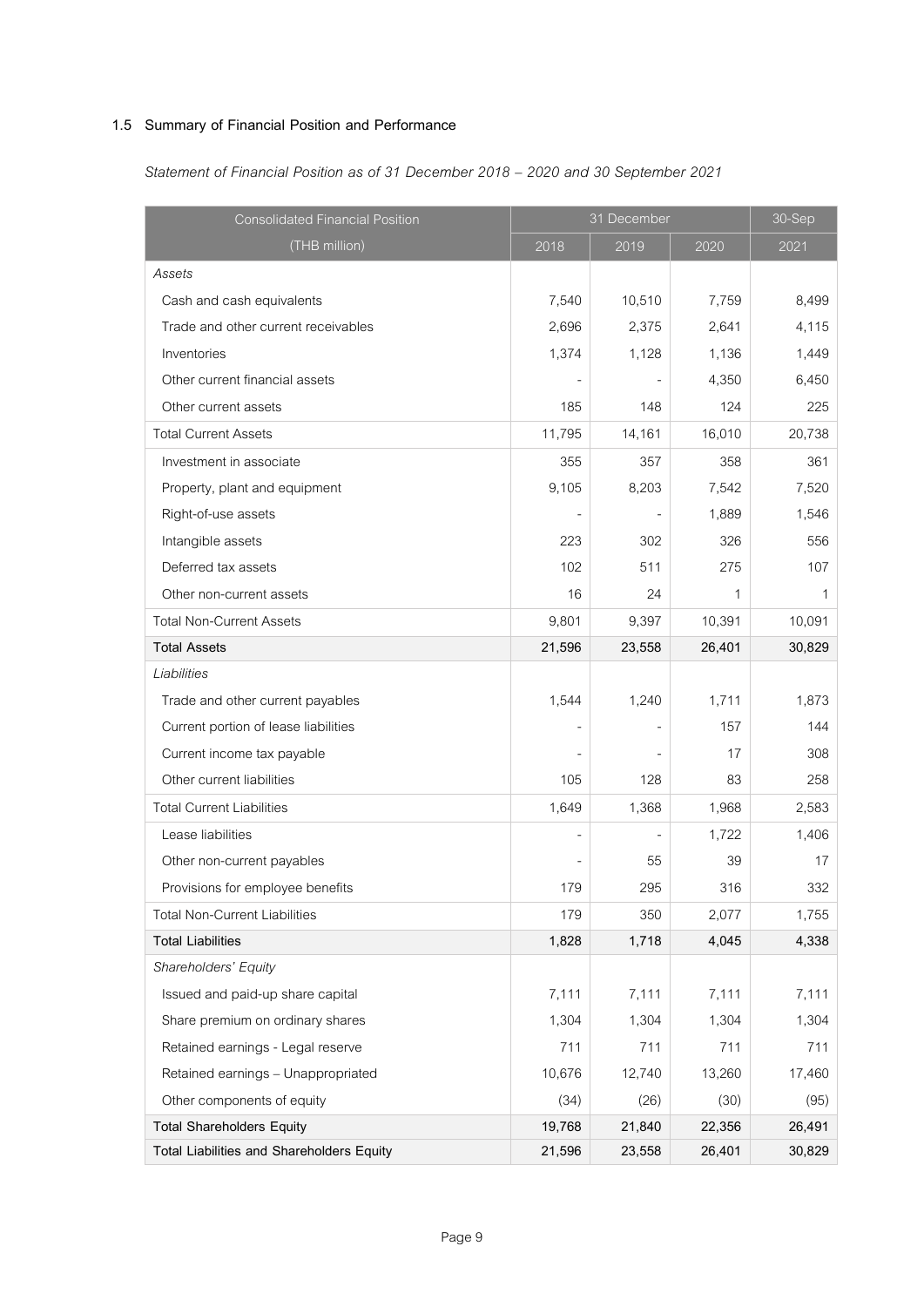| Statement of Profit & Loss for the year ended 2018 - 2020 and for the 9-month period ended 30 September |  |
|---------------------------------------------------------------------------------------------------------|--|
| 2020 and 2021                                                                                           |  |

| <b>Consolidated Profit &amp; Loss</b>        | Year   |                | 9 months |        |        |
|----------------------------------------------|--------|----------------|----------|--------|--------|
| (THB million)                                | 2018   | 2019           | 2020     | 2020   | 2021   |
| Sale revenue                                 | 19,946 | 18,605         | 16,906   | 12,046 | 19,901 |
| Interest income                              | 75     | 131            | 112      | 86     | 81     |
| Other income, net                            | 150    | 135            | 56       | 37     | 167    |
| <b>Total Revenues</b>                        | 20,171 | 18,871         | 17,074   | 12,169 | 20,149 |
| Cost of sales                                | 15,649 | 14,187         | 13,316   | 9,640  | 12,635 |
| <b>Distribution costs</b>                    | 831    | 875            | 805      | 594    | 857    |
| Administrative expenses                      | 423    | 523            | 430      | 287    | 287    |
| Loss on foreign currency differences         |        | 13             |          |        |        |
| on dissolution of subsidiary                 |        |                |          |        |        |
| Loss on fair value adjustment on derivatives |        | 41             | 43       | 29     | 88     |
| <b>Total Expenses</b>                        | 16,903 | 15,639         | 14,594   | 10,550 | 13,867 |
| Share of Profits of Associate                | 1      | $\overline{2}$ | 1        | (1)    | 3      |
| Profit before Finance Cost and Income Tax    | 3,269  | 3,234          | 2,481    | 1,619  | 6,285  |
| Finance cost                                 | (8)    |                | (52)     | (40)   | (43)   |
| Tax income (expense)                         | (202)  | 401            | (256)    | (136)  | (981)  |
| Profits for the Period                       | 3,059  | 3.635          | 2,173    | 1,442  | 5,261  |
| Basic Earnings per Share                     | 2.58   | 3.07           | 1.83     | 1.22   | 4.44   |

# **Analysis of Historical Financial Performance**

# *Sale Revenue*

In 2019, the Company had sale revenue amounted to THB 18,605 million, a decrease of THB 1,341 million or 6.7% from the previous year, due to a decline of average selling price of overall products, especially caustic soda that the price dropped due to trade tensions and oversupply in the market. In addition, there is animpact from the Baht appreciation that worsen the export revenues.

In 2020, the Company had sale revenue amounted to THB 16,906 million, a decrease of THB 1,699 million or 9.1% from the previous year, due to the decline in average selling price of all vinyl products (PVC, VCM, NaOH) and biochemical (ECH) from economic downturn during the outbreak of COVID-19. The vinyl products were also affected by lower cost of Ethylene, a feedstock for PVC production. Whilst, ECH was affected by market mechanism due to high supply from increased production in China and India. In addition, global demand for Caustic soda and ECH decreased due to an economic uncertainty.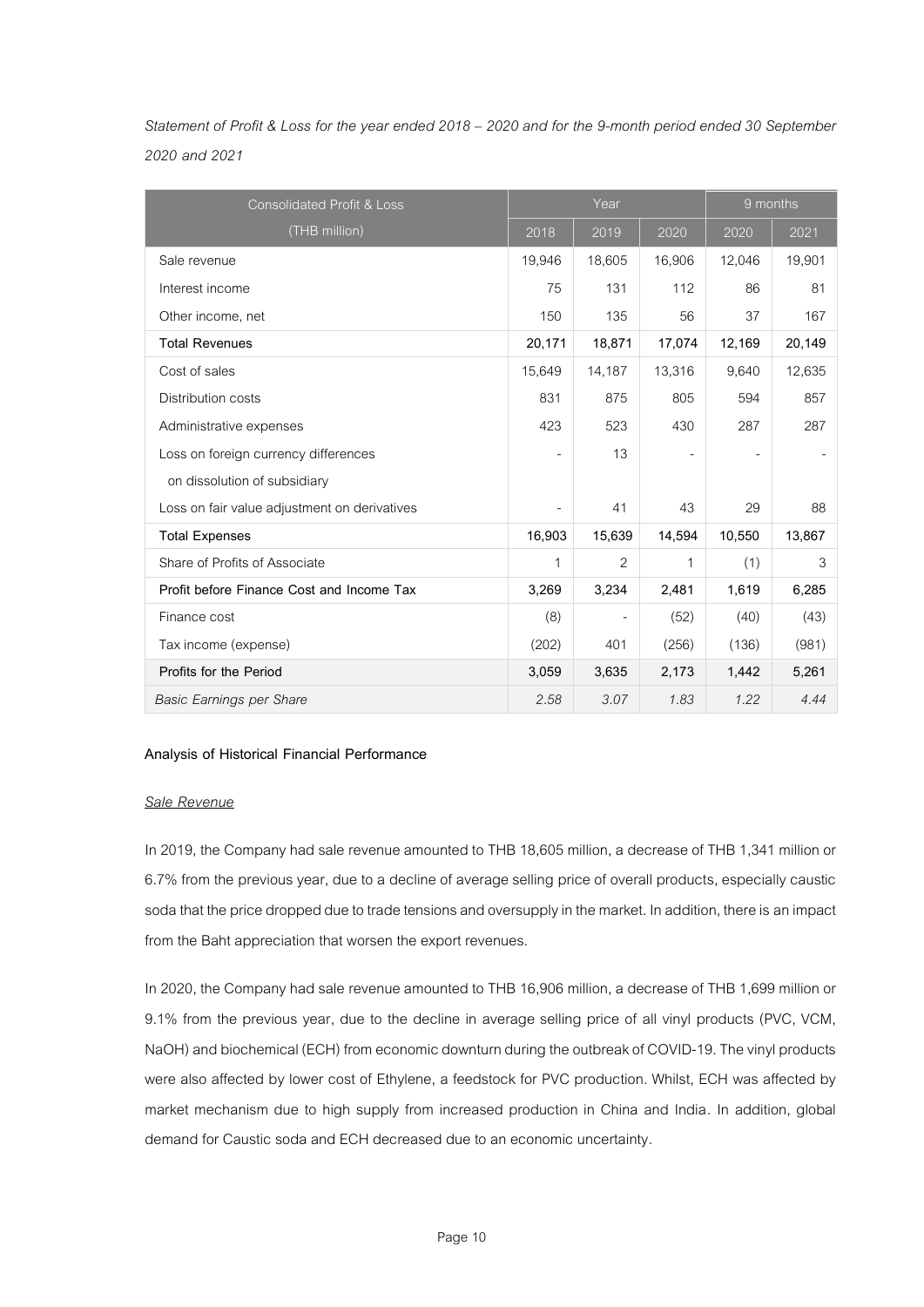In the first 9 months of 2021, the Company had sale revenue of THB 19,901 million, a significant increase of THB 7,855 million or 65.2% from the same period of previous year, which was mainly caused by significant increase in selling price of overall products stemmed from high global demand, amid tight supply as largescale production plants had shut-down for maintenance and the effect from severe weather condition in many countries. The depreciation of Thai Baht also supported the increase in the Company's sale revenue. In addition, the Company's sale volume of Caustic Soda and ECH significantly increased following the recovery of word's economy, especially in the developed countries after the ease of COVID-19.

## *Expenses and Net Profits*

In 2019, the Company had net profit of THB 3,635 million, an increase of THB 576 million or 18.8% from previous year, due to increasing sale volume of the products and higher gross margin from wider product spreads. However, administrative expenses to total revenue ratio in 2019 increased due to an increase in employee benefits expenses from the amended requirement of Thai Labor Protection Act. Nevertheless, the Company recorded taxincomeof THB 401 million from the recognition of Deferred Tax Asset arising from tax loss carried forward of ABT as ABT began to report profitable performance. The Company, therefore, expected to utilize tax benefits from such tax loss in the future.

In 2020, the Company had net profit of THB 2,173 million, a decrease of THB 1,462 million or 40.2% from previous year, due to the decline in average selling price of all products. Furthermore, raw material costs of Epichlorohydrin (ECH) products have increased. As a result, the unit price gap between the end products and the raw material price (ECH spread) dropped significantly together with sales volume shrinkage from the effect of COVID-19. In addition, the proportion of administrative expenses to total revenues in 2020 rose due to the burden on fixed costs whilst the total income dropped. Additionally, the Company has begun to recognize additional financial cost following the adoption of TFRS 16 on 1 January 2020. The Company also has higher tax expense in 2020 compared to 2019 which the Company recorded tax income from ABT tax loss carried forward. As a result, the Company reported significant decrease in net profits in 2020.

In the first 9 months of 2021, the Company had net profit of THB 5,261 million, a significant increase of THB 3,819 million or 264.8% compared to the same period of previous year. The increase in net profits was from wider product spread, especially PVC spread and ECH spread mainly caused by tightened supply of such products in global market.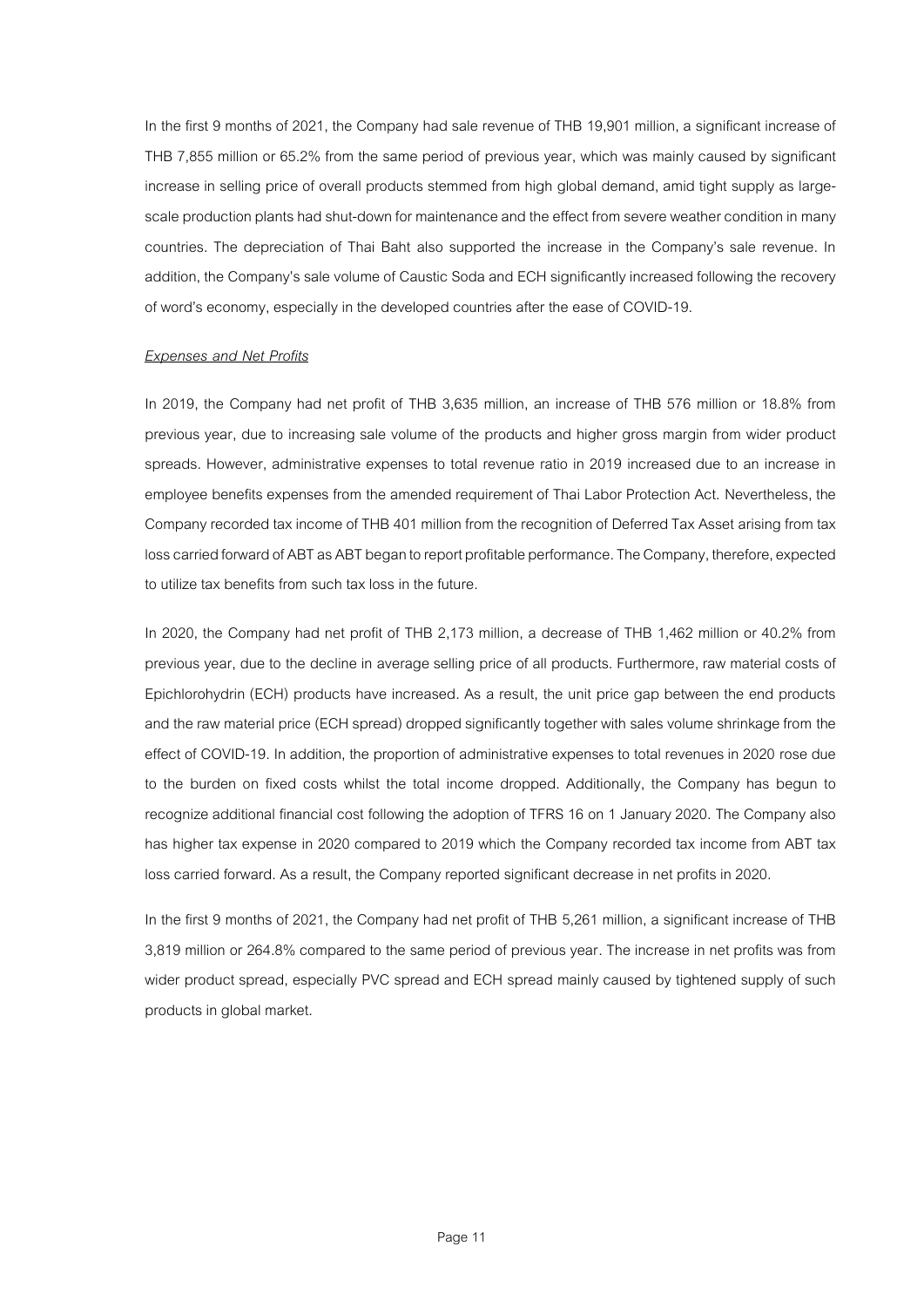## **Analysis of Historical Financial Position**

#### *Assets*

On 31 December 2019, the Company had total assets of THB 23,558 million, an increase of THB 1,962 million or 9.1% from the previous year, mainly caused by an increase in cash and cash equivalents gained from cash flow from operating activities.

As of 31 December 2020, the Company had total assets of THB 26,401 million, an increase of THB 2,843 million or 12.1% from the end of 2019. The increase was mainly caused by the recognition of right-of-use (ROU) assets of THB 1,889 million from the adoption of TFRS 16 "*Lease*" on 1 January2020.

As of 30 September 2021, the Company had total assets of THB 30,829 million, an increase of THB 4,428 million or 16.8% from the end of 2020, due mainly to an increase in cash gained from cash flow from operating activities in line with significant growth in sale revenue and net profit in that period.

## *Liabilities*

As of 31 December 2019, the Company had total liabilities of THB 1,718 million, a decrease of THB 110 million or 6.0% from the previous year, due to a decrease in trade account payables as a result of the decrease in cost of raw materials used in the production process.

As of 31 December 2020, the Company had total liabilities of THB 4,045 million, an increase of THB 2,327 million or 135.4% from the previous year. The increase was mainly due to the recognition of lease liabilities of THB 1,879 million arising from the adoption of TFRS16 on 1 January 2020, together with an increase in trade account payables of THB 471 million in line withan increase in raw material prices.

On 30 September 2021, the Company had total liabilities of THB 4,338 million, an increase of THB 293 million or 7.2% from the previous year. The increase was mainly caused by higher income tax payable as a result of higher operating profits in that period.

#### *Shareholders' Equity*

As of 31 December 2019, the Company had total shareholders' equity of THB 21,840 million, increased by THB 2,072 million or 10.5% from the end of the previous year. The increase in shareholders' equity in 2019 were from THB 3,612 million comprehensive income less THB 1,541 million dividend payment.

As of 31 December 2020, the Company had total shareholders' equity of THB 22,356 million, increased by THB 516 million or 2.4% from the end of the previous year. The increase in shareholders' equity in 2020 were from THB 2,176 million comprehensive income less THB 1,659 million dividend payment.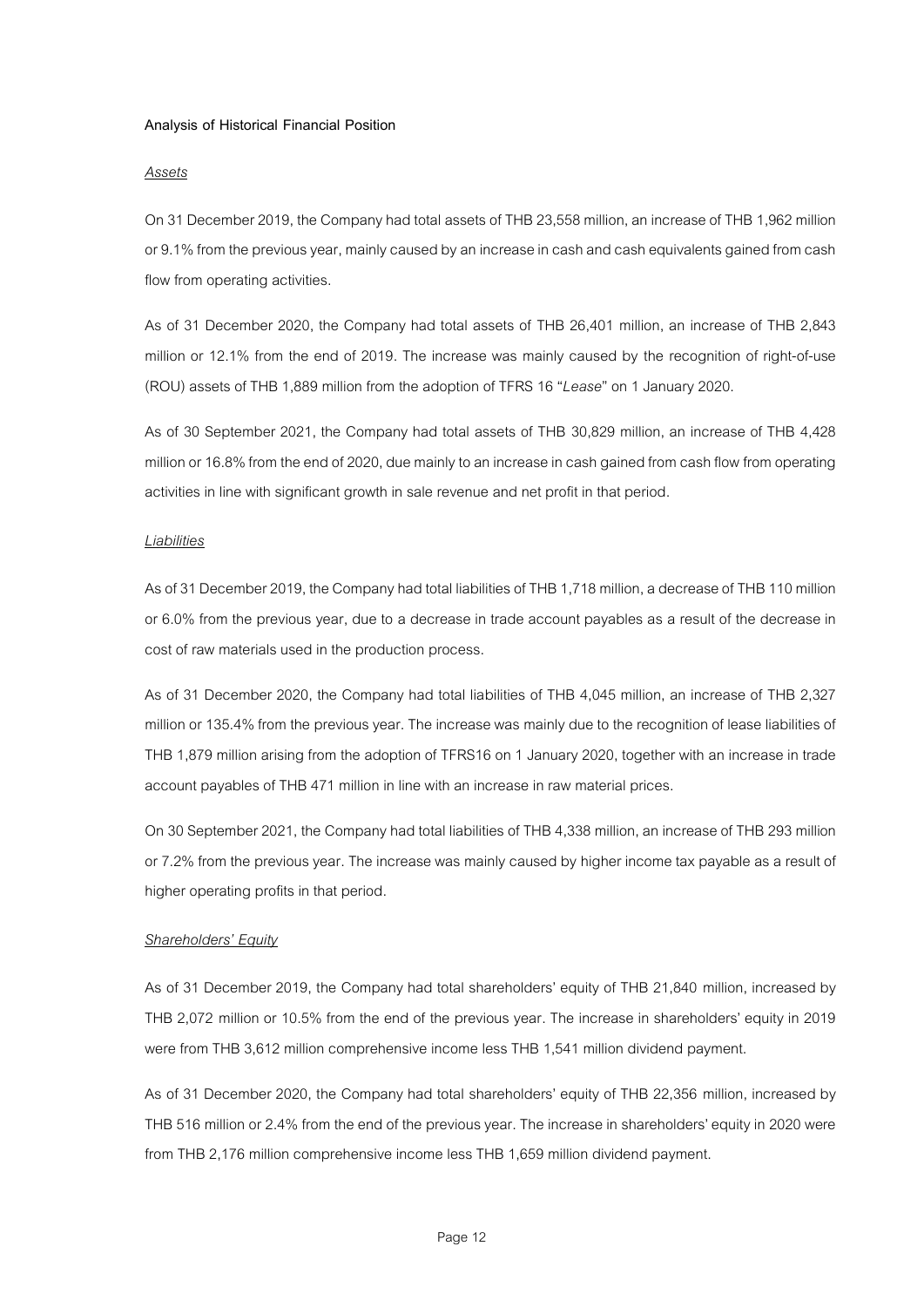As of 30 September 2021, the Company had total shareholders equity of THB 26,491 million, increased by THB 4,135 million or 18.5% from the previous year. The increase in shareholders equity was from THB 5,201 million comprehensive income less THB 1,066 million dividend payment.

## **1.6 Projection of Future Performance**

According to the Tender Offer, the Offeror does not have a plan to significantly change the Company's business within 12 months after completion of the Delisting Tender Offer. The Company shall continue to operate as a manufacturer and distributor of Chlor-Alkali chemical products, which include PVC resins, Vinyl Chloride Monomer (VCM), Caustic Soda, and other by-products from PVC production.The Companyhas plan to expand its production capacity of PVC from 300,000 tons to 700,000 tons per year, and VCM from 400,000 tons to 800,000 tons per year. Such investment plan will be submitted for further approval from Industrial Estate Authority of Thailand (IEAT) and will be subject to final approval by the Company's Board of Directors. It is expected that all approval process will be completed in 2022.

When the global economy has been fully recovered following the relief of COVID-19, the Company expects the markets for PVC, Vinyl Chloride Monomer (VCM), and Caustic Soda in Southeast Asian Region will demonstrate an annual growth of approximately 3 – 4% due to rising demand from growing investment in infrastructure and real-estates projects stemmed from economic development in this region.Where, from 2022 the selling price of every product is expected to gradually decline, after the selling price, especially the PVC price, has risen since 2021 and reach all-time high over the past 10 years.

Substantial increase in product price in 2021 was caused by higher demand for products around the world from the recovery of world economies, whilst, the supply was tightened since the beginning of 2021 due to impacts from extraordinary events, such as polar vortex which brought severe weather condition to many countries causing a number of production plants to temporarily shut down. Further in August 2021, Hurricane Ida swept through Louisiana state of the United States causing damage and disruption to oil refineries and chemical production. As a result, supply for oil and chemical products had suddenly decreased driven oil price and petrochemical prices to rise. At the same time, other manufacturing plants in Asian region had ceased their operations according to scheduled major turnaround. The shortage of shipping containers and rising freight costs also contributed to tightened supply as it restricted the ability to export the products to other regions.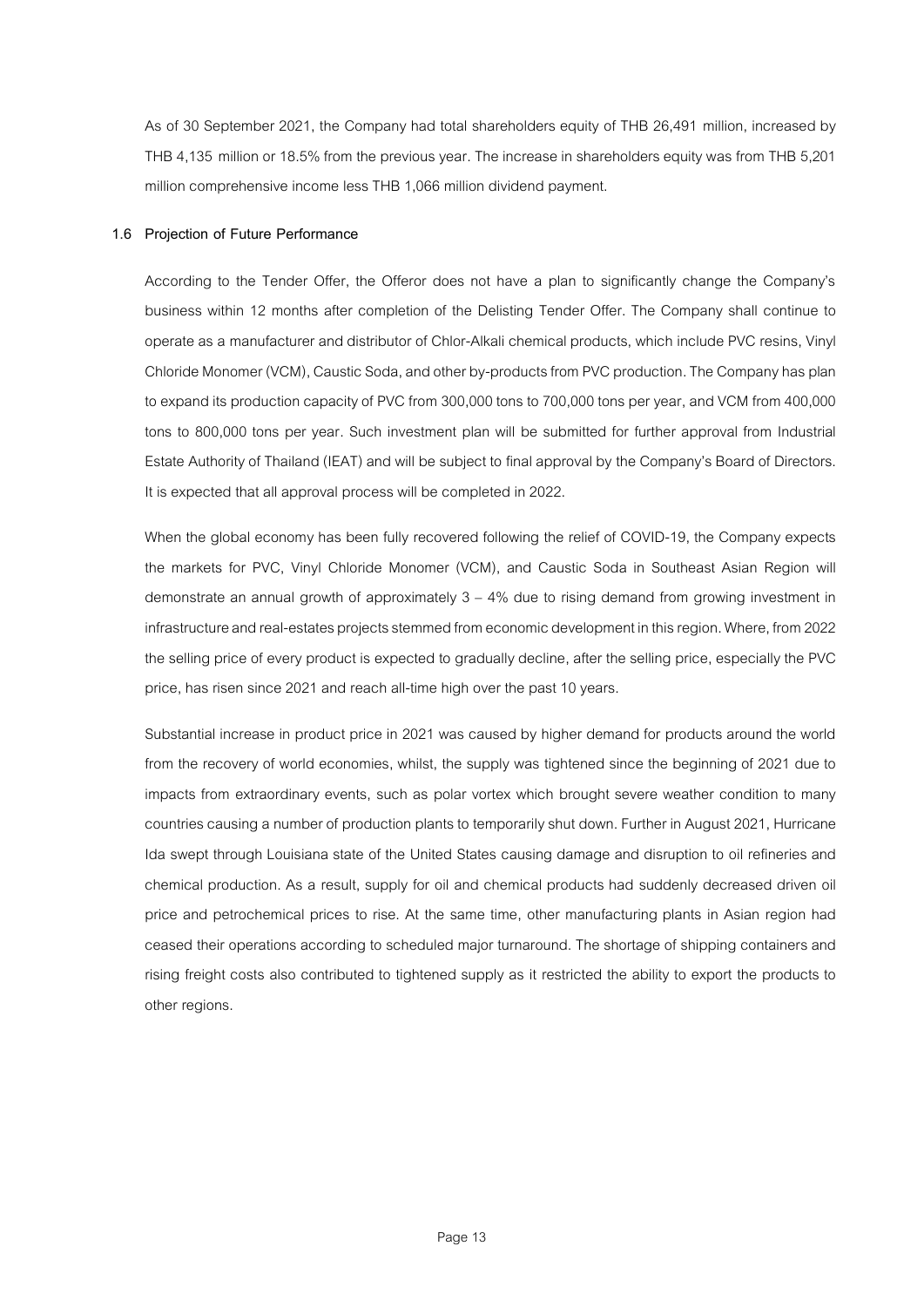In the short-term, the Company is keeping an eye on the impact of the new COVID-19 variant "Omicron", which started to spread in South Africa and many countries in Europe. Many countries have begun to implement travel restrictions in response to the new spread of COVID-19. After detecting new case of COVID-19 evolution, crude oil price has started to decline amid concern that the new variant of COVID-19 could dampen global economic growth and fuel demand. The decrease in crude oil price is likely to influence the decrease in petrochemical product price in the future.

Nevertheless, at present, the Company has insufficient information to evaluate the impact of the new COVID-19 variant towards its future operation and performance. The Company is awaiting clarity from reliable source on its severity and ability of available vaccines that can efficiently protect against the new variant of COVID-19. In the event that the Omicron causes severe impact to global economies as the Delta variant does, the recovery of world economy will be undermined. The Company's sale volume and selling price will be impacted by sluggish demand. The Company's performance is then expected to recover after the relief of COVID-19.

# *Amalgamation Plan*

As disclosed in the Delisting Tender Offer (Form 247-4), in the event that the Company's ordinary shares have been successfully delisted, AGC and PTTGC (the Offeror) plan to support the merger between the Company and AGC Chemicals (Thailand) Company Limited ("**AGC-TH**"), a wholly-owned subsidiary of AGC, after AGC-TH restructures its business by acquiring 78.11% of shares in AGC Chemicals Vietnam Company Limited ("**AGC-VN**"), a 78.11% owned subsidiary of AGC in Vietnam (Collectively the "**Amalgamation with AGC Group**"). The merger between the Company and AGC-TH which will result in a newly formed company (the "**NewCo**") will be subject to successful completion of conditions precedent to be determined, including obtaining approval of the merger by the respective meeting of shareholders of each company. Additionally, the Offeror may consider purchasing the newly issued shares in the NewCo in the amount and at the price which will be further determined.

The Company's Board of Directors is of the opinion that, after completion of the Delisting Tender Offer and if there is an amalgamation between the Company and AGC Group which comprises of (1) AGC-VN, a manufacturer and distributor of PVC with a capacityof 150,000 tons per year, and (2) AGC-TH, a manufacturer and distributor of Caustic Soda with existing capacity of 350,000 tons per year and its planned expansion of capacity of another 220,000 tons per year within 2023, the NewCo will become a larger manufacturer and distributor of Chlor-Alkali products in South East Asian Region, with a combined production capacity of PVC, VCM and Caustic Soda as follows: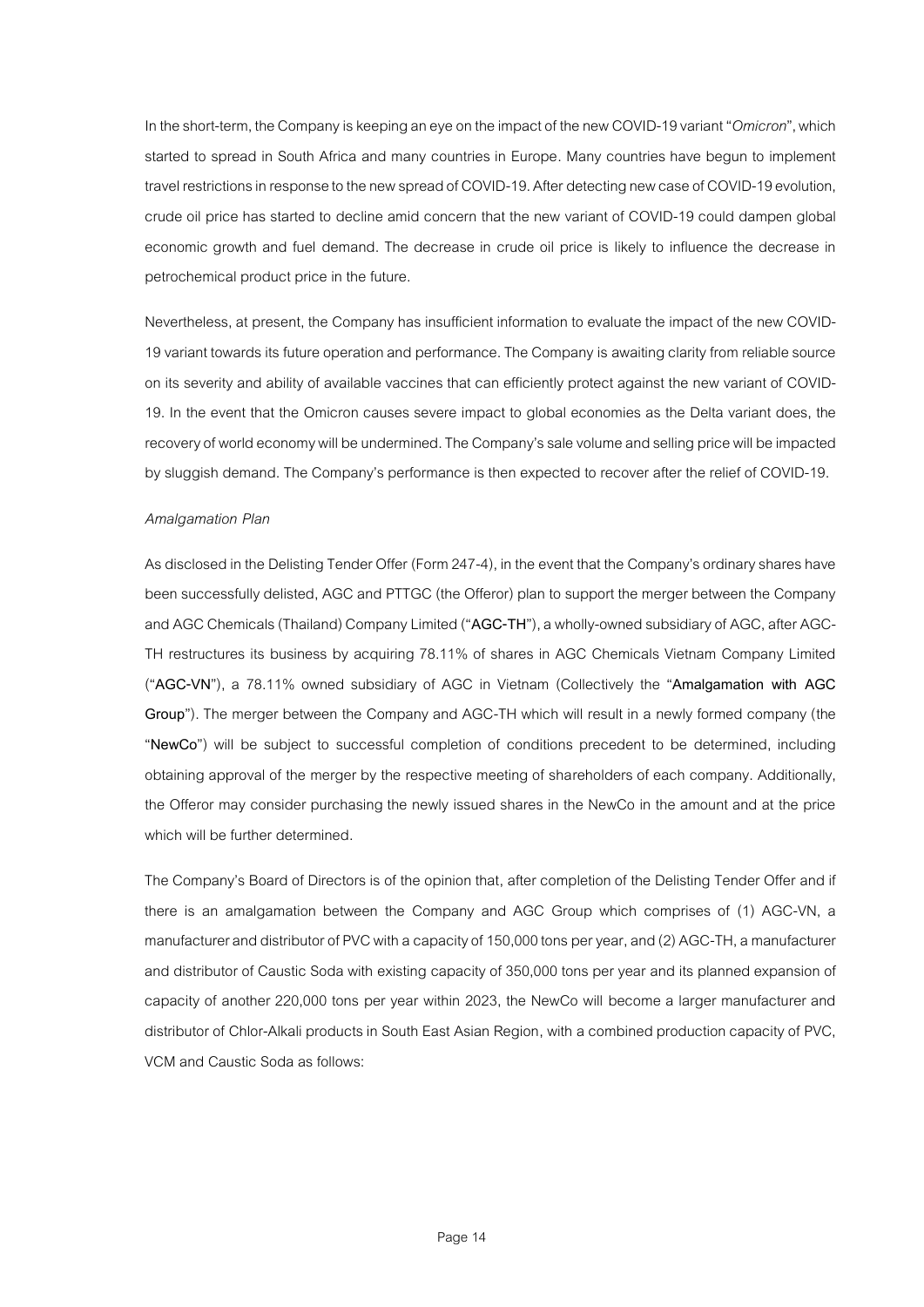| <b>Production Capacity</b> | <b>VNT</b> |                  | AGC-TH          | AGC-VN  | Post         |
|----------------------------|------------|------------------|-----------------|---------|--------------|
| (tons/year)                | Existing   | <b>Expansion</b> |                 |         | Amalgamation |
| Caustic Soda               | 370,000    | ۰                | $570,000^{(1)}$ | -       | 940,000      |
| <b>PVC</b>                 | 300,000    | 400,000          |                 | 150,000 | 850,000      |
| <b>VCM</b>                 | 400,000    | 400,000          | -               |         | 800,000      |
| Total                      | 1,070,000  | 800,000          | 570,000         | 150,000 | 2,590,000    |

(1) At present, AGC-TH has 350,000 tons annual production capacity of caustic soda. When combining with its initial expansion plan of 220,000 tons within 2023, AGC-TH will have total production capacity for caustic soda of 570,000 tons per year.

In term of major shareholders, the NewCo's major shareholders will still be AGC and PTTGC. As AGC and the Offeror (PTTGC) do not have a plan to significantly change the Company's business operations, the Board of Directors deems that the NewCo will still operate similar business as VNT which is a manufacturer and distributor of Chlor-Alkali products i.e. PVC, VCM, and Caustic Soda. Future performance and prospective growth of the NewCo will depend on global demand and supply for the products as well as prospective growth of global economy, and the Company's capabilities to establish new client base after the expansion of production capacity. In this regard, the Company's fundamental business risks are not expected to change materially.

# **2. Opinion on the Accuracy of the Company's Information Stated in the Tender Offer**

The Board of Directors is of the opinion that the Company's information contained in the Delisting Tender Offer (Form 247-4) dated 21 December 2021 is accurate in material aspects.

**3. Any Relationship or Agreement Between the Directors of the Company and the Offeror, Whether Done Personally, or by the Status of Directors or Representative of the Offeror, including Any Contract or Understanding, or Agreement between Each Other**

# **3.1 Relationship between the Company's Directors and the Offeror**

As of 21 December 2021, which is the date the Company received the Delisting Tender Offer, 2 directors of the Company hold positions in the Offeror, as follows:

| No. | <b>Name</b>              | Position in VNT      | Position in PTTGC                          |
|-----|--------------------------|----------------------|--------------------------------------------|
|     | Mr. Wiboon               | Vice Chairman of the | Deputy Managing Director of Downstream     |
|     | Chuchepchunkamon         | Board of Directors   | Petrochemical Business and Acting Managing |
|     |                          |                      | Director of Green Chemicals Business       |
| 2.  | Mrs. Warawan Tippawanich | Director             | Deputy Managing Director of Corporate      |
|     |                          |                      | <b>Strategy Department</b>                 |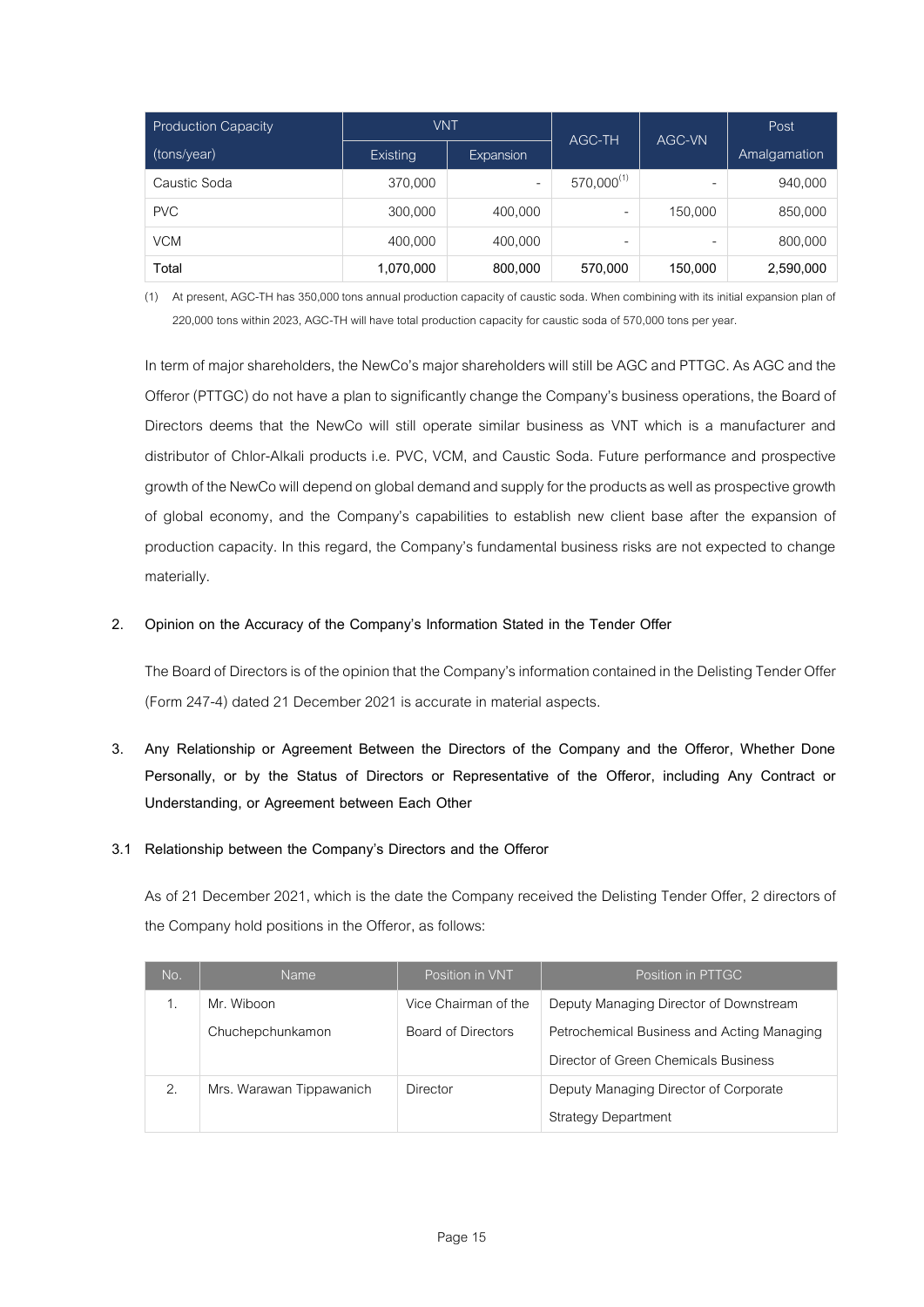# **3.2 Shareholding by the Offeror or Its Authorized Persons in the Company or Major Shareholders of the Company**

The Offeror is considered the Company's major shareholders holding 296,038,689 shares in the Company, representing 24.98% of the Company's total paid-up shares and voting rights. There was no share held directly and indirectly in the Company by the Offeror's authorized persons. Moreover, the Offeror (PTTGC) does not hold shares in the Company's major shareholder, which is AGC.

## **3.3 Shareholding by the Company or its Major Shareholders in the Offeror**

The Company (VNT) and AGC, the Company's major shareholder, do not hold shares in the Offeror (PTTGC).

## **3.4 Shareholding by the Company's Directors in the Offeror**

As of the date the Company received the Delisting Tender Offer, 1 director of the Company, which is Mr. Wiboon Chuchepchunkamon (including his persons under section 258 pursuant to the Securities and Exchange Act. B.E. 2535 or the "**Securities and Exchange Act.**", which is his wife, Mrs. Chanintra Chuchepchunkamon) holds 198 shares in the Offerors, representing 0.000004% of the Offeror's total paid-up shares and voting rights.

#### **3.5 Related Party Transactions**

Prior to the Delisting Tender Offer, the Offeror and its affiliates have entered into related party transactions with the Company, which are normal business transactions with fair terms and conditions, comprising of sale and purchase of chemical products such as PVC and Caustic Soda, sale and purchase of Ethylene and Natural Gas, and rentals of storage tanks. The details of which are as follows:

| No. | Related Party Transactions with PTTGC Group                                                                                            | Transaction Value (THB million) |       |            |
|-----|----------------------------------------------------------------------------------------------------------------------------------------|---------------------------------|-------|------------|
|     |                                                                                                                                        |                                 | 2020  | Jan-Sep 21 |
| 1.  | Sale of chemical products such as PVC and Caustic Soda to<br>PTTGC Group                                                               | 269                             | 355   | 625        |
| 2.  | Purchase of raw materials such as Ethylene Glycerin and Natural<br>Gas from PTTGC Group                                                | 4.470                           | 3.954 | 3,880      |
| 3.  | Purchase of spare parts, and service expenses such as facility for<br>importing Ethylene, and rental of storage tanks from PTTGC Group | 152                             | 159   | 100        |

Source: VNT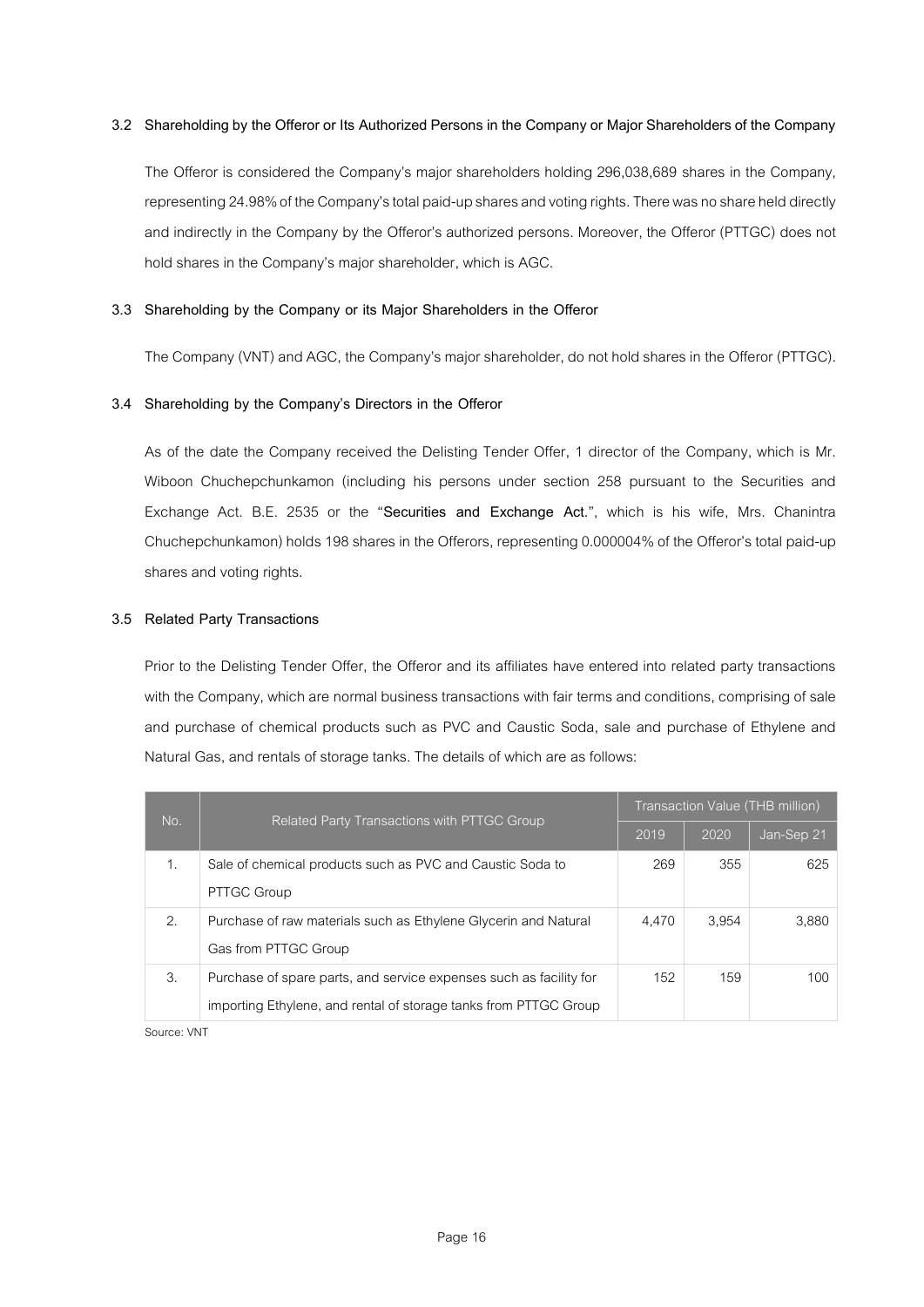# **3.6 Mutual Agreements or Contracts between the Offeror and the Company**

The Delisting Tender Offer is considered as part of the restructuring of chemical business of AGC and the Offeror (PTTGC). When the delisting of the Company's shares is successfully completed, AGC and PTTGC plan to support the merger between the Company (VNT) and entities under AGC Group in Thailand and Vietnam, to form a new company (NewCo) pursuant to the Public Limited Companies Act. The Offeror may subsequently consider subscribing for the newly issued shares of the NewCo in the amount and at the price which will be further determined. As a result, AGC, the Company's major shareholder holding 58.78% of total issued and paid-up shares, has indicated its intention through the Irrecoverable Letter of Undertaking not to tender all shares held directly in the Company in order to proceed with the amalgamation plan upon successful completion of the Delisting Tender Offer.

The intention of AGC and subsequent Amalgamation with AGC Group are part of an agreement that AGC made with the Offeror through Framework Agreement relating to Restructuring of Group Business dated18 March 2021. Nevertheless, AGC and PTTGC never have or intended to have a relationship or act together in any manner which may be considered as the Acting-in-Concert by virtue of the Notification of the Capital Market Supervisory Board No. TorJor. 7/2552 Re: Acting in Concert as a result of the nature of a relationship or behavior and requirements under Section 246 and Section 247 dated 20 February 2009 (as amended).

The Framework Agreement contains key terms and conditions as follows:

#### Delisting of VNT Securities

- AGC and PTTGC will support the delisting of the Company's ordinary shares from the SET.
- PTTGC will proceed to make a Tender Offer to delist all ordinary shares of the Company after receiving approval or deem to be approved by the Trade Competition Regulatory Agencies of relevant jurisdictions, and upon receiving approval on the delisting of shares from the SET.
- ▶ AGC will not tender all 696,663,509 shares, representing 58.78% of total issued and paid-up shares in the Company in the Delisting Tender Offer.
- AGC-TH will tender 1,470 shares, representing 0.0001% of total issued and paid-up shares in the Company in the Delisting Tender Offer.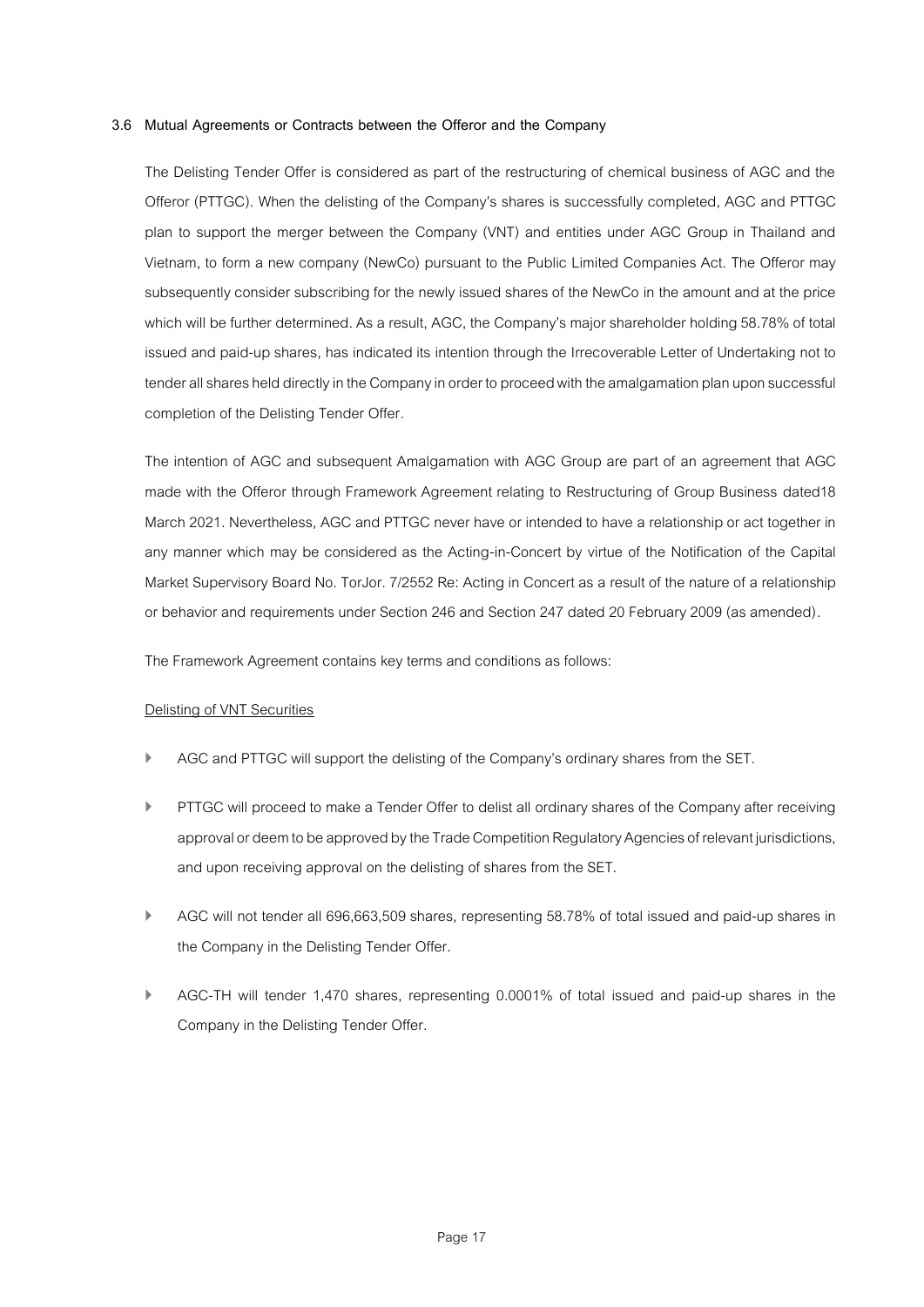# Amalgamation Plan with AGC Group

- Upon successful completion of the delisting of the Company's shares, AGC and the Offeror will support the shareholders meeting to consider the amalgamation between VNT and AGC-TH, which will result in a newly formed company. Prior to the amalgamation, AGC will undergo business restructuring where AGC will transfer 78.11% of its shares in AGC-VN to AGC-TH.
- Should there be any shareholders who object the amalgamation and do not wish to hold shares in the NewCo, PTTGC will offer to purchase the shares from the dissenting shareholders pursuant to the requirement of the Public Limited Companies Act. In such case, the Offeror intends to purchase the Company's shares from the dissenting shareholders at a price not higher than the Delisting Offer Price.
- Subsequent to the merger, PTTGC may consider purchasing the newly issued shares in the NewCo in the amount and at the price which will be further determined.
- Percentage of shareholding by AGC in the NewCo. is determined to be at least 65.00% of NewCo.'s total shares after the amalgamation and capital increase by the Offeror.



# **4. Opinion of the Board of Directors to the Securities Holders**

The Company held the Board of Directors Meeting No. 1/2022 on 4 January 2022, to consider the Tender Offer (Form 247-4) and approve the opinion of the Company on the Tender Offer, and to acknowledge KGI Securities (Thailand) Public Company Limited's opinion as an Independent Financial Advisor (the "**IFA**") to the shareholders. There were 10 out of 11 directors attending the meeting, as follows:

| 1. | Mr. Yoshihisa Horibe        | Chairman of the Board of Directors      |
|----|-----------------------------|-----------------------------------------|
| 2. | Mr. Wiboon Chuchepchunkamon | Vice Chairman of the Board of Directors |
| 3. | Mr. Kazuaki Koga            | Director / Managing Director            |
| 4. | Mr. Masaaki Kobayashi       | Director                                |
| 5. | Mr. Masahiko Fukamachi      | Director                                |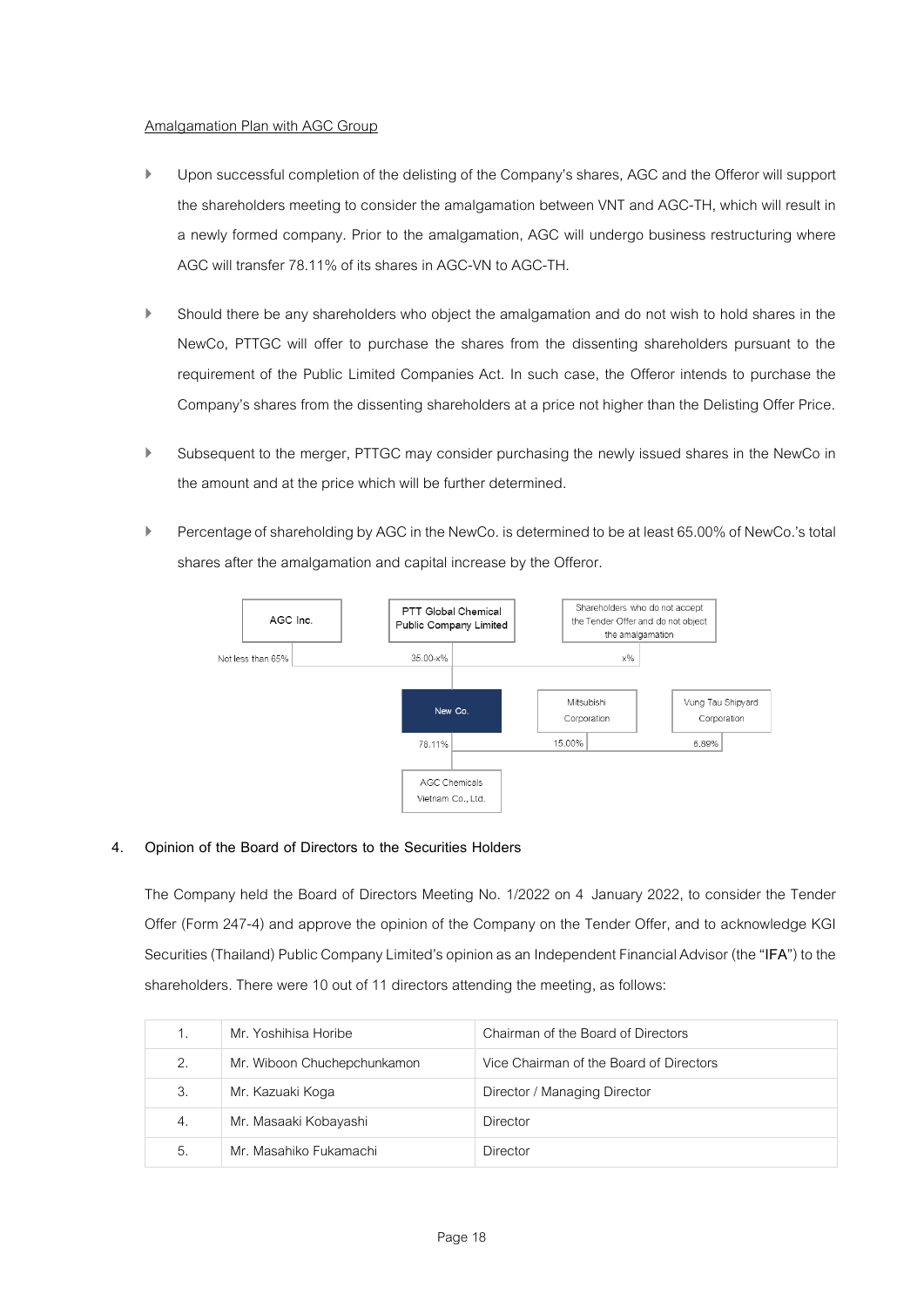| 6.  | Mr. Satoru Miyatake        | Director                                           |
|-----|----------------------------|----------------------------------------------------|
| 7.  | Mrs. Warawan Tippawanich   | Director                                           |
| 8.  | Mrs. Danuja Kunpanitchakit | Chairman of Audit Committee / Independent Director |
| 9.  | Mr. Pipop Pruecksamars     | Audit Committee / Independent Director             |
| 10. | Mr. Andre van der Heyden   | Independent Director                               |

For transparency and independence in the Company's opinion regarding the Delisting Tender Offer, 2 directors with conflicts of interest by virtue of the fact that they are representative directors from PTTGC, which include Mr. Wiboon Chuchepchunkamon and Mrs. Warawan Tippawanich, did not take part in the consideration and voting on this agenda.

# **4.1 Reasons to Accept or Reject the Delisting Tender Offer**

The Board of Directors Meeting (excluding the directors with conflict of interests) considered the Tender Offer (Form 247-4) and the opinion of the Independent Financial Advisor which is KGI Securities (Thailand) Public Company Limited, and has the opinion in alignment with the IFA that, the shareholders should **ACCEPT** the Delisting Tender Offer, due to the following reasons:

- *1) The Delisting Offer Price is in a range of appropriate fair value*
- Based on appropriate valuation methodology, which is Discounted Cash Flow (DCF) Approach, the fair value range of the Company's shares under As-is Scenario (before capacity expansion and the Amalgamation with AGC Group) is estimated at THB 38.60 – 40.35 per share. The Delisting Offer Price of THB 39.00 per share, therefore, is in the appropriate fair value range determined by the IFA.
- The Company is considering the expansion of PVC and VCM capacities. As of the date of this report, such investment plan has made a progress by receiving approvals from certain authority, which is the Natural Resources and Environmental Policy and Planning (ONEP). For the next step, the Company will submit the investment plan for Industrial Estate Authority of Thailand (IEAT)'s approval. The plan is also subject to final decision of the Company's Board of Directors. Based on the preliminary assessment, such investment plan should benefit the Company and its shareholders because the investment plan will enable the Company to become a larger producer of Chlor-Alkali chemical products in the Southeast Asian region with PVC capacity of 700,000 tons and VCM capacity of 800,000 tons per year, which will create economies of scale in term of production, transportation, and marketing activities. Additionally, the investment plan will help enhance the Company's sale revenue if the Company can expand its customer base as planned. Therefore, such investment plan is expected to benefit the Company by improving operational efficiency and returns, as well as creating opportunity for the Company's growth in the future.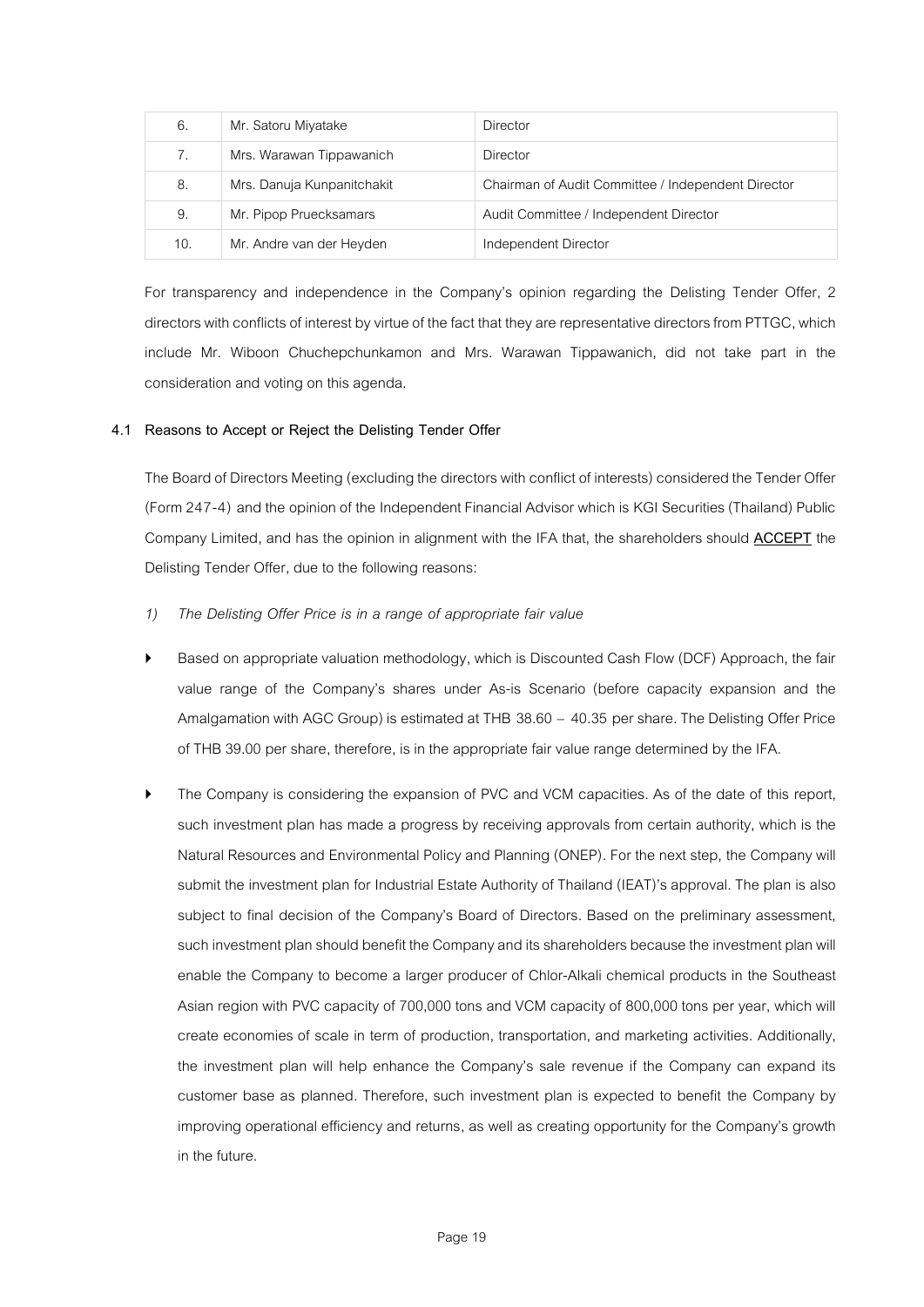The IFA provides preliminary assessment on the added value to the Company's shares as a result of such extended capacity based on the assumptions from the most updated investment plan prepared by the Company's management. After combining with share value under As-is Scenario, the Company's share value under Expansion Scenario would be in a range of THB 40.91 – 44.35 per share which is higher than the Delisting Offer Price of THB 39.00 per share.

Nevertheless, the added value from such capacity expansion is subject to risks and uncertainties and depends on several factors such as approval by IEAT and final approval by the Company's Board of Directors. It also depends on business plan, economic condition, industry outlook, and execution risks i.e. timing required, which may be different than those set out in the assumptions.Thus, the share value evaluated under the Expansion Scenario is not appropriate to represent the fair value of the Company's shares at the moment.

- The abovementioned range of fair values has yet incorporated the impact from the potential Amalgamation with AGC Group, as the plan is still uncertain and, currently, there is no sufficient detailed information regarding the cooperation and the potential synergies post-business integration. The IFA, therefore, is unable to determine the impact to the Company's share value from such amalgamation plan.
- Therefore, the Delisting Offer Price of THB 39.00 per share is appropriate as it is in an appropriate fair value range determined by the IFA under As-is Scenario (without considering the impacts from capacity expansion and potential Amalgamation with AGC Group), and is not lower than the highest price calculated based on the methods for determining the offering price for the delisting of securities prescribed by Notification of the Capital Market Supervisory Board No. TorJor. 12/2554 Re: Rules, Conditions, and Procedures for the Acquisition of Securities for Business Takeover (as amended) (the "**Takeover Notification**").
- *2) Reduce impact on minority shareholders as a result of the delisting*
- The minority shareholders of a non-listed company shall have various impacts such as lack of trading liquidity for shares, no tax privilege on capital gain when selling the shares, limited return on investment which will be mainly in form of dividend.
- The minority shareholders who reject the Delisting Tender Offer and remain the Company's shareholders may have an opportunity to be a shareholder of the NewCo formed by the amalgamation. Nevertheless, such shareholders will still receive returns from holding the NewCo's shares mainly in form of dividend. Whilst, dividend policy of the NewCo may be uncertain and different from the Company's current dividend policy of at least 30% of its consolidated net profits. This will depend on its investment plan,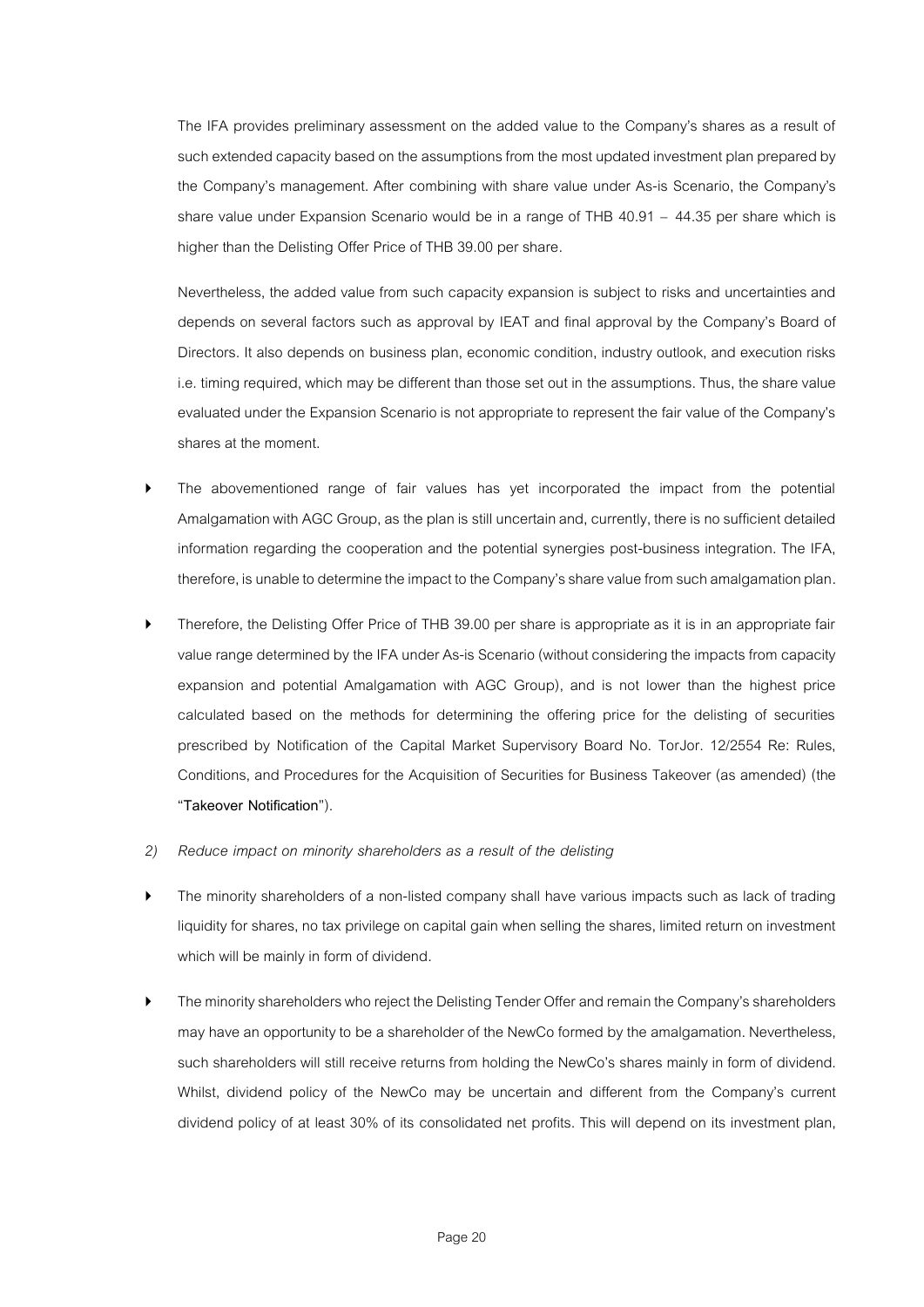policies and plans to manage the NewCo which will be later determined after completion of the amalgamation.

- The minority shareholders of a non-listed company will havelimited access to the Company's information as the Company is no longer required to comply with the disclosure requirements as a listed company. In the event that (1) there are shareholders beside the Offeror, the persons acting in concert with the Offeror (Concert Party), and the persons under Section 258 pursuant to the Securities and Exchange Act., whose aggregate shareholding does not exceed 5.00% of the Company's total voting rights, or (2) there are less than 100 shareholders, the Company will not be required to submit information relating to its financial position and performance to the SEC i.e. Management Discussion and Analysis, Annual Registration Statements(Form 56-1), Annual Report, and its audited/reviewed financial statements, which will cause the minority shareholders to have less access to the Company's information. Nevertheless, after delisting of shares, the Company is still a public entity under the Public Limited Companies Act. Its shareholders can access the Company's news or information that is required to be disclosed by the Public Limited Companies Act such as the information disclosed in the minute of shareholders' meeting and the annual report that must be circulated to the shareholders on a yearly basis. The shareholder can also request from the Ministry of Commerce a copy of important documents of the Company such as certificate of incorporation, list of shareholders, and yearly financial statements.
- The minority shareholders who reject the Delisting Tender Offer and remain the Company's shareholders after the delisting may face risk of inability to collect vote for check and balance the power of major shareholders, especially in the event that PTTGC has an increasing shareholding as a result of the Delisting Tender Offer which causes AGC and PTTGC to collectively hold more than 90% of the Company's total issued and paid-up shares.

The opinion of the Board of Directors is intended to constitute part of the relevant information that the shareholders should consider whether to accept or reject the Delisting Tender Offer. It is highly advisable that all individual shareholders study, to the best extent possible, all relevant information including but not limited to the opinion of the Independent Financial Advisor (IFA) as well as other relevant information together with each individual's investment horizon, investment objective, and tolerance level to risks and volatilities of future performance. The final decision whether to accept or reject the Delisting Tender Offer rests solely with the shareholders' discretion.

**4.2 Opinions and Reasons of the Individual Directors (If the opinion in 4.1 is not unanimous)**

– None –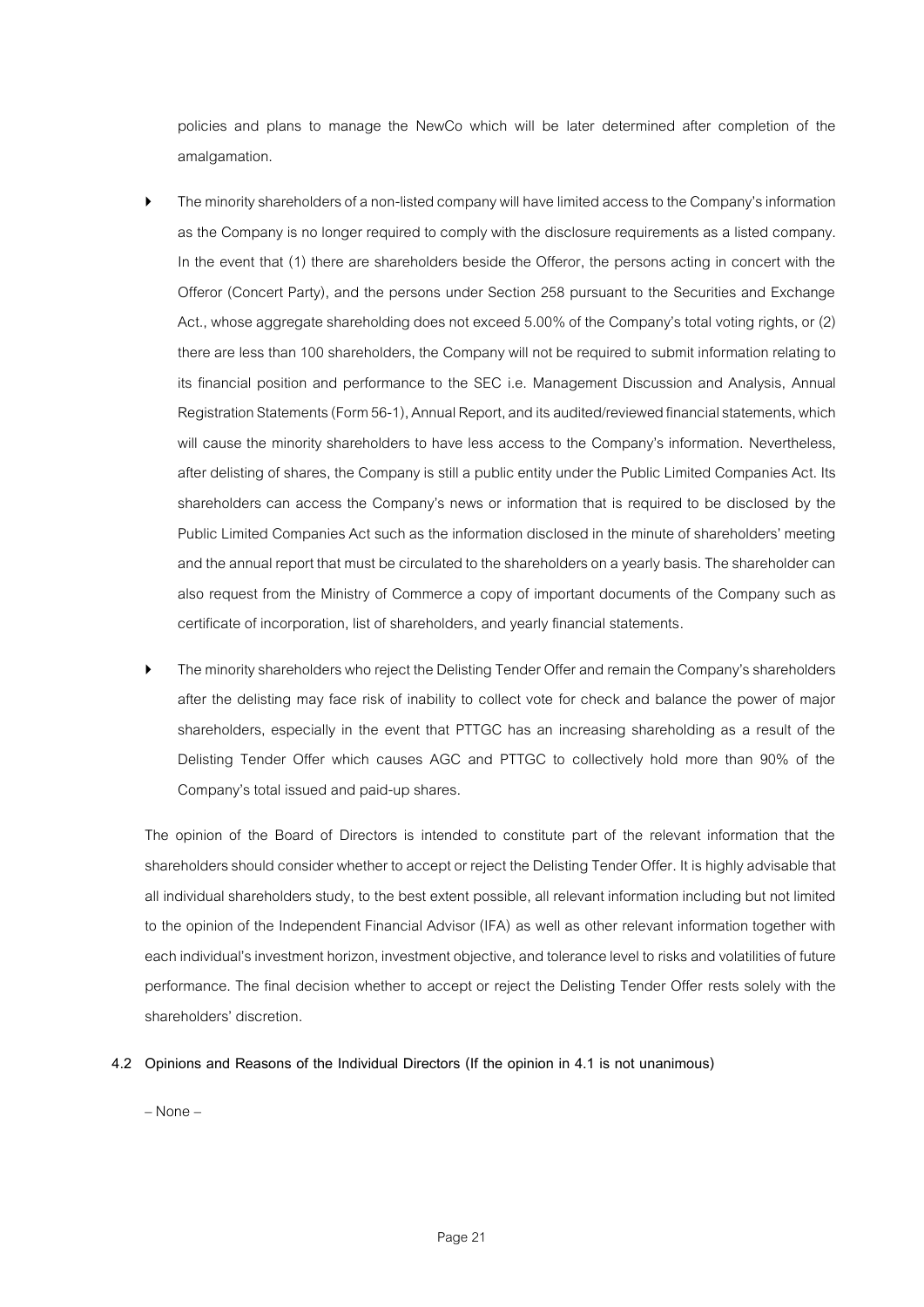# **4.3 Benefits or Impacts from the Plans and Policies of the Offeror Specified in the Tender Offer, Including the Possibility of Such Plans and Policies**

The Board of Directors (excluding the directors with conflict of interests) (hereinafter referred to as the "**Board of Directors**") reviewed the policies and business plans of the Offeror as specified inthe Delisting Tender Offer (Form 247-4) and information disclosed by the Offeror through the SET and has the opinion that, the postdelisting plan is clear and possible since there is no material change in the policies and business plans, except for the Amalgamation with AGC Group, which the Board of Directors cannot opine or evaluate the impact from such amalgamation plan due to insufficient available information at the moment.

## **1) The Company's Status**

The Offeror has an intention to make a tender offer for all ordinary shares of the Company for delisting purpose. After the delisting of shares, the Company will cease to be a listed company on the SET. However, the Company will continue its operation and remain its status as a public limited company. Therefore, the Company will still have responsibility to disclose and distribute information in compliance with the Public Limited Companies Act. Nevertheless, subsequent to the delisting of shares, the Company may enter into the merger with entities under AGC Group which will result in a newly formed entity (NewCo). Such amalgamation plan will be subject to successful completion of conditions precedent, including obtaining approval of the merger by the respective meeting of shareholders of each company.

## *Opinion of the Board of Directors*

The Board of Directors has the opinion that, the shareholders who reject the Delisting Tender Offer and remain the Company's shareholders will be impacted from the delisting of shares, such as lack of trading liquidity for shares as no secondary market and no reliable market price, no tax privilege on capital gain when selling the shares, limited return on investment which will be mainly in form of dividend. Moreover, the minority shareholders will have less access to the Company's information as the Company is no longer required to comply with the relevant laws and regulations as a listed company, as detailed below:

- (1) In the case where there are shareholders beside the Offeror, the persons acting in concert with the Offeror (Concert Party), and the persons under Section 258 pursuant to the Securities and Exchange Act. (if any), whose aggregate shareholding does not exceed 5.00% of total voting rights of the Company, or there are less than 100 shareholders:
	- a) The Company will no longer be required to prepare and disclose reports relating to its financial position and performance to the SEC in accordance with the Securities and Exchange Act, including the preparation and submission of Management Discussion and Analysis (MD&A), Annual Registration Statement (Form 56-1), Annual Report, and its audited/reviewed financial statements.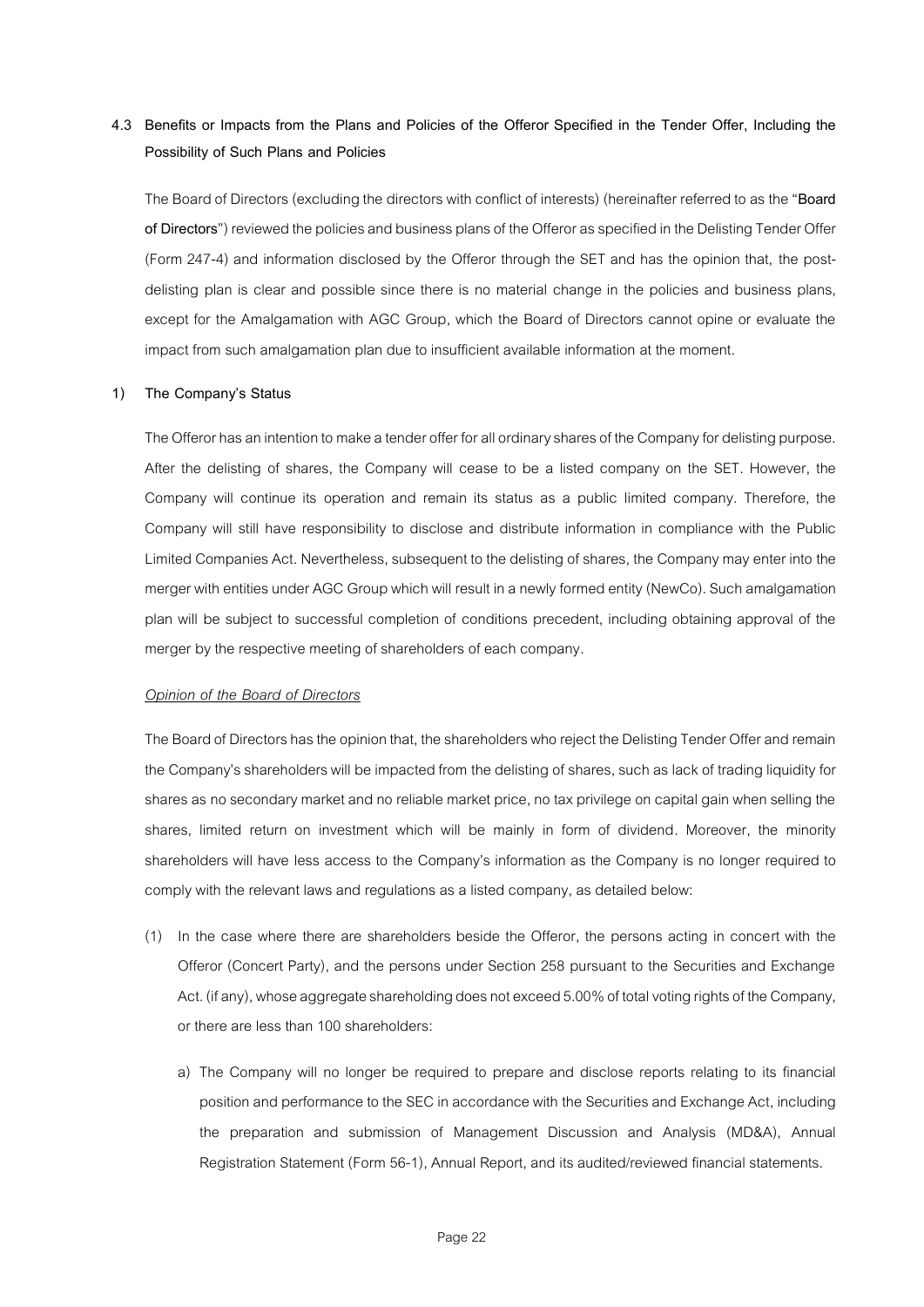- b) The Company shall be waived to comply with Chapter 3/1 (Governance of Publicly Traded Company) of the Securities and Exchange Act, which entails governance of the company including qualifications and prohibited characteristics of the directors and executives, reporting of its directors' and executives' securities holdings, governance on entering into significant transactions as well as governance on assets acquisition and disposal, and related-party transactions.
- (2) The Company's directors, executives, and auditor including their related persons will no longer be required to prepare and disclose their securities holdings in accordance with Notification of the Office of the Securities and Exchange Commission No. SorJor. 12/2552 Re: Preparation and Disclosure of Report on Securities Holdings of Director, Executive and Auditor.
- (3) The Company will no longer be obliged to meet the requirement as a listed company on the SET in accordance with Rules of the Stock Exchange of Thailand, including the requirements on qualifications and numbers of independent directors, audit committees, qualifications of directors, executives and controlling person and free float requirement.
- (4) The Company will no longer be required to comply with rules and regulations governing a listed company such as Rules, Conditions and procedures for the Disclosure of Information and Other Acts of a Listed Company B.E. 2560.

The termination of such duties upon the delisting of shares will result in the minority shareholders having less access to the Company's information. Nevertheless, the Company will remain its status as a public limited company. The Company shall have responsibility to comply with Public Limited Companies Act., including distribution to its shareholders annual general meeting invitation letter, board of directors' report and copies of its audited financial statements. The Company will continue to disclose its key business informationin Form 56-1 One Report. Additionally, the Company is required to seek shareholders' approval when it enters into material transaction in accordance with Section 107 of the Public Limited Companies Act.

Although the Company is not a listed company on the SET, the Board of Directors will continue to govern the Company's business in accordance with the applicable laws and regulations under the Public Limited Companies Act by adhering to good corporate governance. The shareholders will still be entitled to the rights under the Public Limited Companies Act. including right to attend shareholders meeting, right to vote for directors, right to receive dividend and right to obtain the Company's information as discussed above.

#### **2) Plan to Sell Shares of the Company**

Within 12 months after completion of the Delisting Tender Offer, the Offeror does not have plan to sell the Company's shares in any substantial amount to other persons. Nevertheless, after successful delisting of the Company's ordinary shares, AGC and the Offeror will support the merger between the Company and AGC-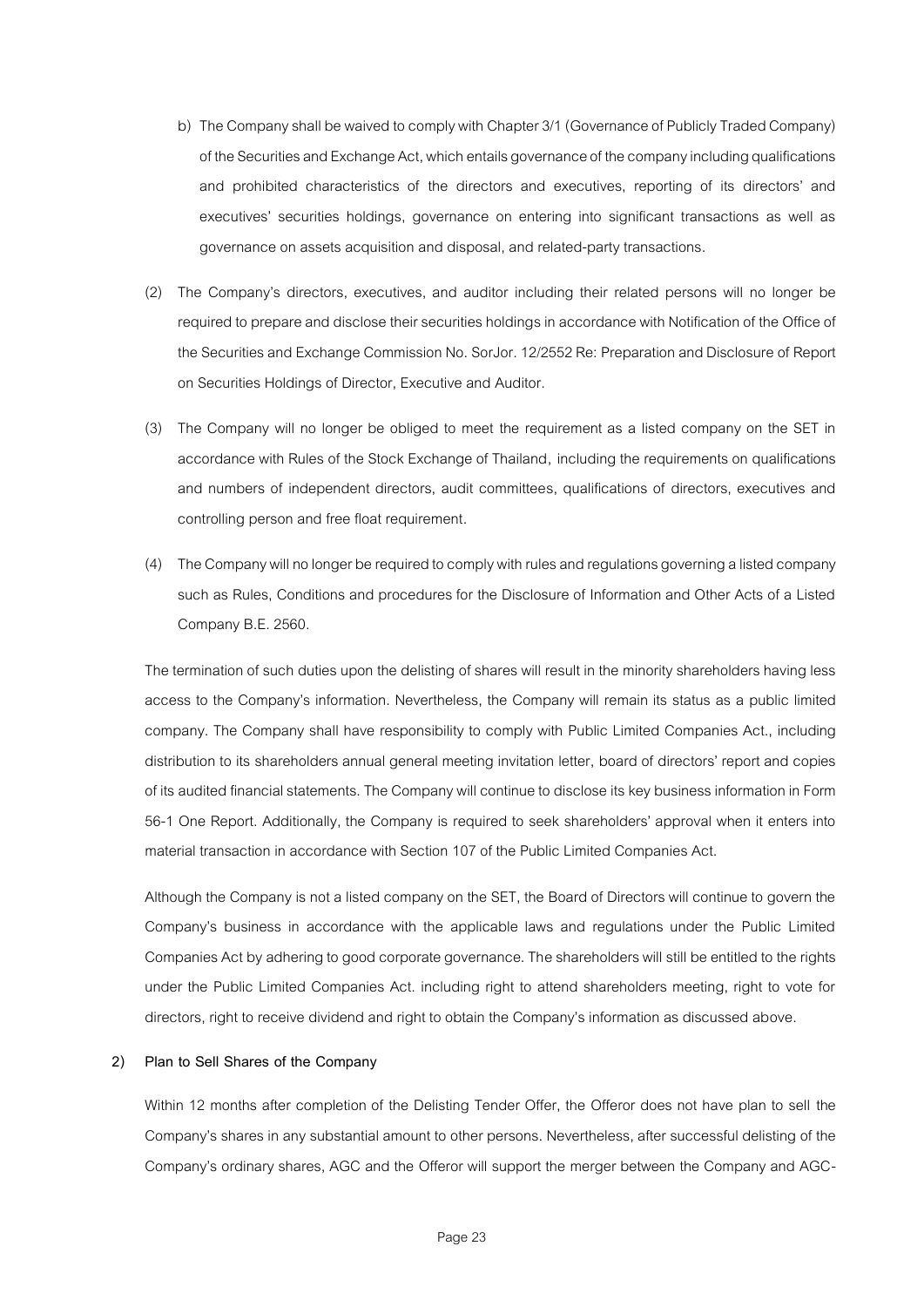TH, a wholly-owned subsidiary of AGC after AGC-TH restructures its business units by acquiring shares in AGC-VN. The amalgamation will cause VNT and AGC-TH to cease their juristic person status and will result in a newly formed company (NewCo) in accordance with Public Limited Companies Act. According to the agreement between AGC and PTTGC, after the amalgamation and capital increase by PTTCG in NewCo., percentage of shareholding by AGC in NewCo. will be at least 65.00%. Therefore, the amalgamation after completion of the Delisting Tender Offer could change in the Company's status materially.

# *Opinion of the Board of Directors*

The Board of Directors has the opinion in alignment with the IFA that, the shareholders who reject the Delisting Tender Offer and remain the Company's shareholders may have an opportunity to participate as a shareholder of NewCo, whereby the final percentage of shareholdings in the NewCo will be later determined, which will depend on the fair values of the amalgamated entities, as well as negotiation and mutual decision of the major shareholders (AGC and PTTGC). In addition, such amalgamation plan will be subject to successful completion of conditions precedent, including obtaining approval of the merger by the respective meeting of shareholders of each company(VNT and AGC-TH). If there are any shareholders who object the amalgamation and do not wish to hold shares in the NewCo, PTTGC will offer to purchase the shares from the dissenting shareholders pursuant to the requirement of the Public Limited Companies Act. at a price not higher than the Delisting Offer Price, which is THB 39.00 per share.

Moreover, the business plans and policies of the NewCo which will be subsequently determined upon completion of the amalgamation may differ materially from those of the Company.

In the event that the Company amalgamates with AGC Group, the Company will cease to be a juristic person pursuant to the relevant laws. The amalgamation will result in a newly formed company (NewCo) which remains a status as a public limited company pursuant to the Public Limited Companies Act. Despite having less access to the business information when compared to the case where the Company is still a listed company on the SET, minority shareholders of the NewCo will be able to access the NewCo's business information through its annual registration statement as well as other documentations such as shareholders meeting invitation letter and copies of its audited financial statements which are required to distribute to the shareholders on an annual basis pursuant to the Public Limited Companies Act.

# **3) Policies and Plans of Business Operations**

In the event that all minority shareholders tender their shares to PTTGC in the Delisting Tender Offer, AGC and PTTGC will become the Company's major shareholders holding 58.78% and 41.22% of total issued and paidup shares, respectively. The Company's future business plans and policies will be principally determined by AGC and PTTGC with the consent of AGC, the Company's largest shareholders and controlling person.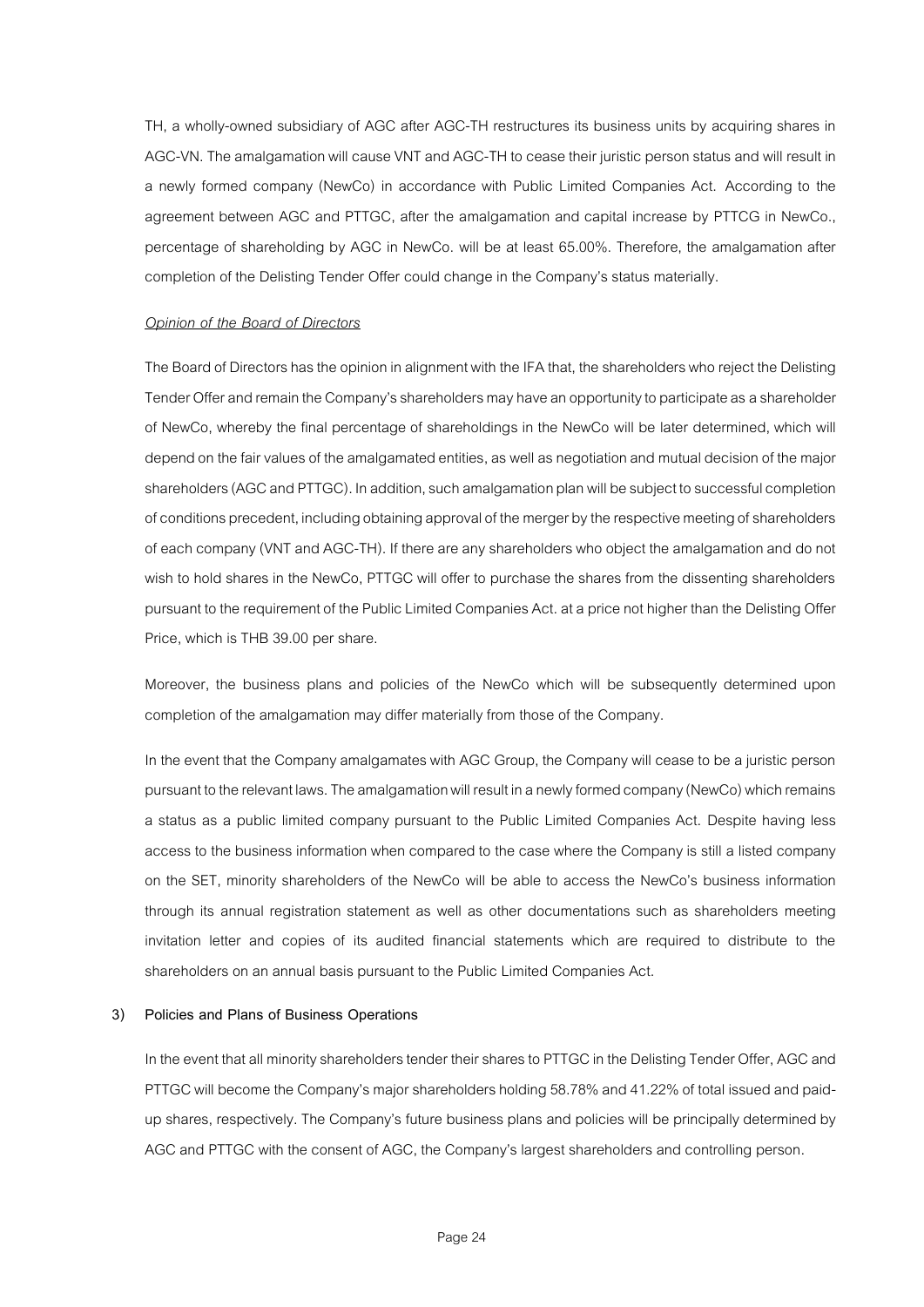In the event of future merger between the Company and AGC Group which will result in a newly formed entity (NewCo), although under the agreement between AGC and PTTGC, the NewCo's major shareholder will still be AGC holding at least 65.00% of shares in NewCo., the NewCo's business plans and policies will be subsequently determined upon completion of the amalgamation. Therefore, the NewCo's business plans and policies could materially differ from those of the Company.

The Offeror has specified its plans and policies to operate the Company's business within 12 months after completion of the Delisting Tender Offer (prior to the Amalgamation with AGC Group) as follows:

#### **3.1) Business Objectives**

Within 12 months after completion of the Delisting Tender Offer, the Offeror does not have plan or policy to materially change the Company's business objectives and operations and still has intention to maintain the Company's ordinary course of business which is production and distribution of chemical products such as PVC, VCM and Caustic Soda. Nevertheless, subsequent to the Amalgamation with AGC Group which will result in a newly formed company (NewCo), business objectives of the NewCo could be different than those of the Company.

#### *Opinion of the Board of Directors*

The Board of Directors has the opinion that, the shareholders whoreject the Delisting Tender Offer and remain the Company's shareholders will not be materially impacted from the Offeror's plan because the Offeror intends to operate the same business without significant change. The Company may collaborate with the Offeror for mutual revision of the business plan and policyas necessary and appropriate in order to enhance efficiency of business operation, management, business development plan, and growth of the Company in the future. In the event of any material changes, the Company shall proceed to seek prior approval from the Shareholders Meeting and/or other necessary approvals as required by laws and regulations applicable at that time.

The Board of Directors also has the opinion in alignment with the IFA that, although the Offeror has no intention to materially change the Company's business policies and operation, the shareholders who reject the Delisting Tender Offer could face risk of inability to check and balance, especially when PTTGC gains an increasing shareholding in the Company after the Delisting Tender Offer which results in AGC and PTTGC holding aggregately more than 90% of the Company's total issued and paid-up shares, which may cause the minority shareholders inability to collect sufficient votes to exercise check and balance on the business management of the major shareholders.

Nevertheless, in the event that the Company amalgamates with AGC Group to form a new entity, the Board of Directors deem that the NewCo will continue to operate as a manufacturer and distributor of PVC, VCM, and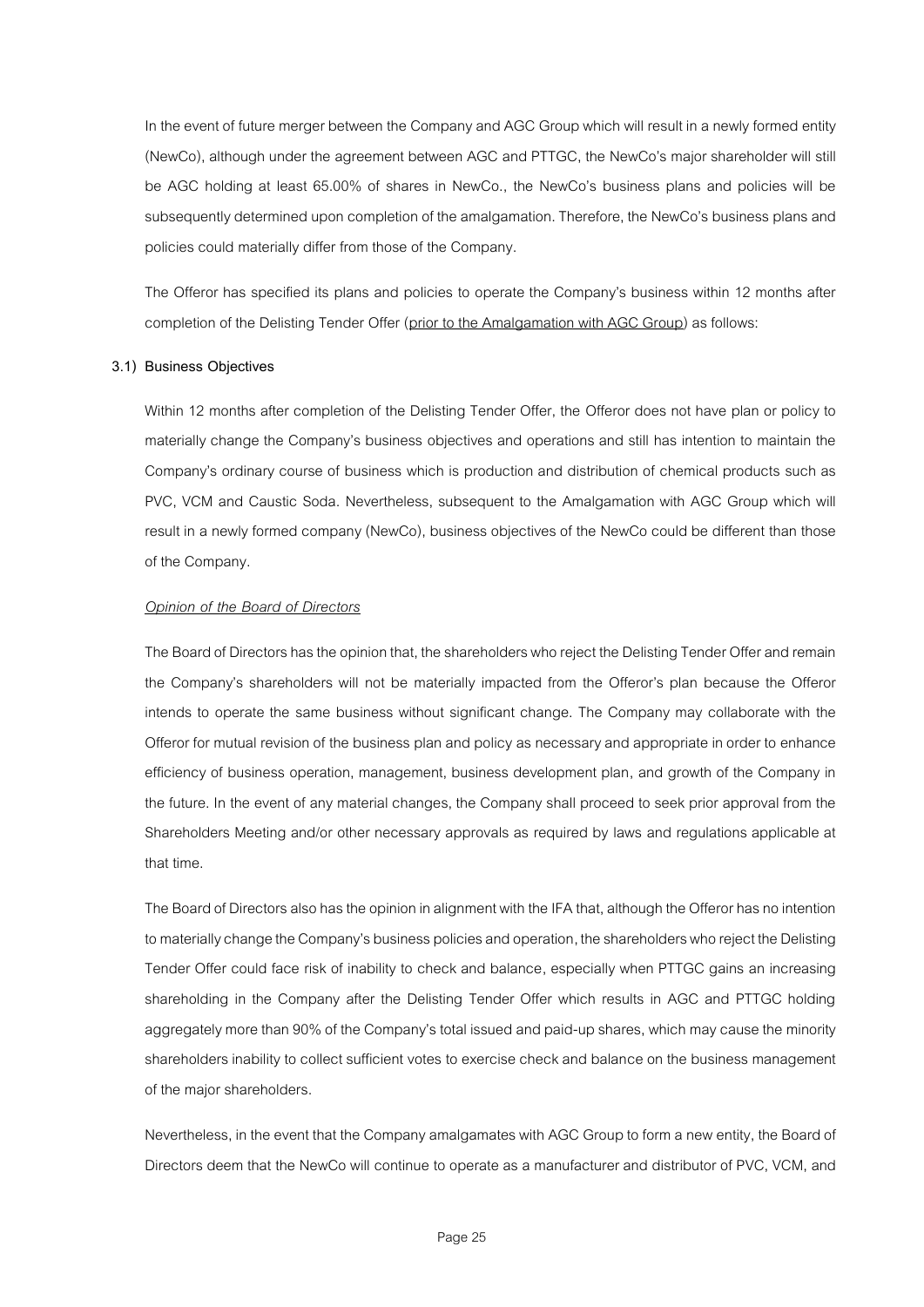Caustic Soda, because the Company (VNT), the amalgamated entity, owns primary assets which are manufacturing facilities for PVC, VCM, and Caustic Soda, whilst, the companies under AGC Group hold core assets which are manufacturing plants for PVC and Caustic Soda. Therefore, the NewCo is expected to operate the same business as the Company which is to manufacture and distribute PVC, VCM, and Caustic Soda. The shareholders who reject the Delisting Tender Offer and remain the Company's shareholders will have an opportunity to be a shareholder of the NewCo which operates the same business but having larger size of assets, broader range of customers, and possibly have higher operational efficiency from larger scale of operation provided that the NewCo can manage redundancies effectively.

#### **3.2) Investment Plan**

As of the date of receiving the Delisting Tender Offer, the Company is considering an investment plan to expand PVC and VCM capacities with an initial investment cost of USD 637 million (approximately THB 20,000 million) to be invested during 2022 – 2025. As of the date of this report, such investment plan has completed Environmental Health Impact Assessment ("EHIA") report and the public hearing process concerning the impacts on the quality of the environment and on public health and obtained approval from Natural Resources and Environmental Policy and Planning (ONEP). Such expansion plan is currently during assessment by a technical committee appointed by Industrial Estate Authority of Thailand (IEAT). For the next step, the Company will submit the plan for IEAT's approval. The plan is also subject to final approval by the Company's Board of Directors. However, the Offeror may propose to revise the investment plan as appropriate, if in the future there are significant changes in the Company's financial and business status

Other than those discussed above, within 12 months after completion of the Delisting Tender Offer, the Offeror does not have a plan to make any material expansion or investment that does not conform to the Company's ordinary course of business.

#### *Opinion of the Board of Directors*

The Board of Directors has the opinion that, the capacity expansion plan will depend on financial and technical feasibility study at the time of investment. The plan requires to prudently conduct a feasibility study with due care prior to making an investment decision to ensure that it can enhance the Company's competitiveness and improve its operating performance for the best interest of the Company and its shareholders. Based on preliminary opinion, such investment plan should provide benefits to the Company because, at present, the Company has PVC and VCM production capacities of 300,000 tons and 400,000 tons per year, which are nearly fully utilized, whilst, the demand for products remain strong and likely to increase overtime alongside the recovery of domestic and global economies. Nevertheless, such investment plan is still uncertain as it requires prior approvals from IEAT and the Company's Board of Directors at final stage. The investment plan is also subject to various internal and external success factors including market and economic conditions.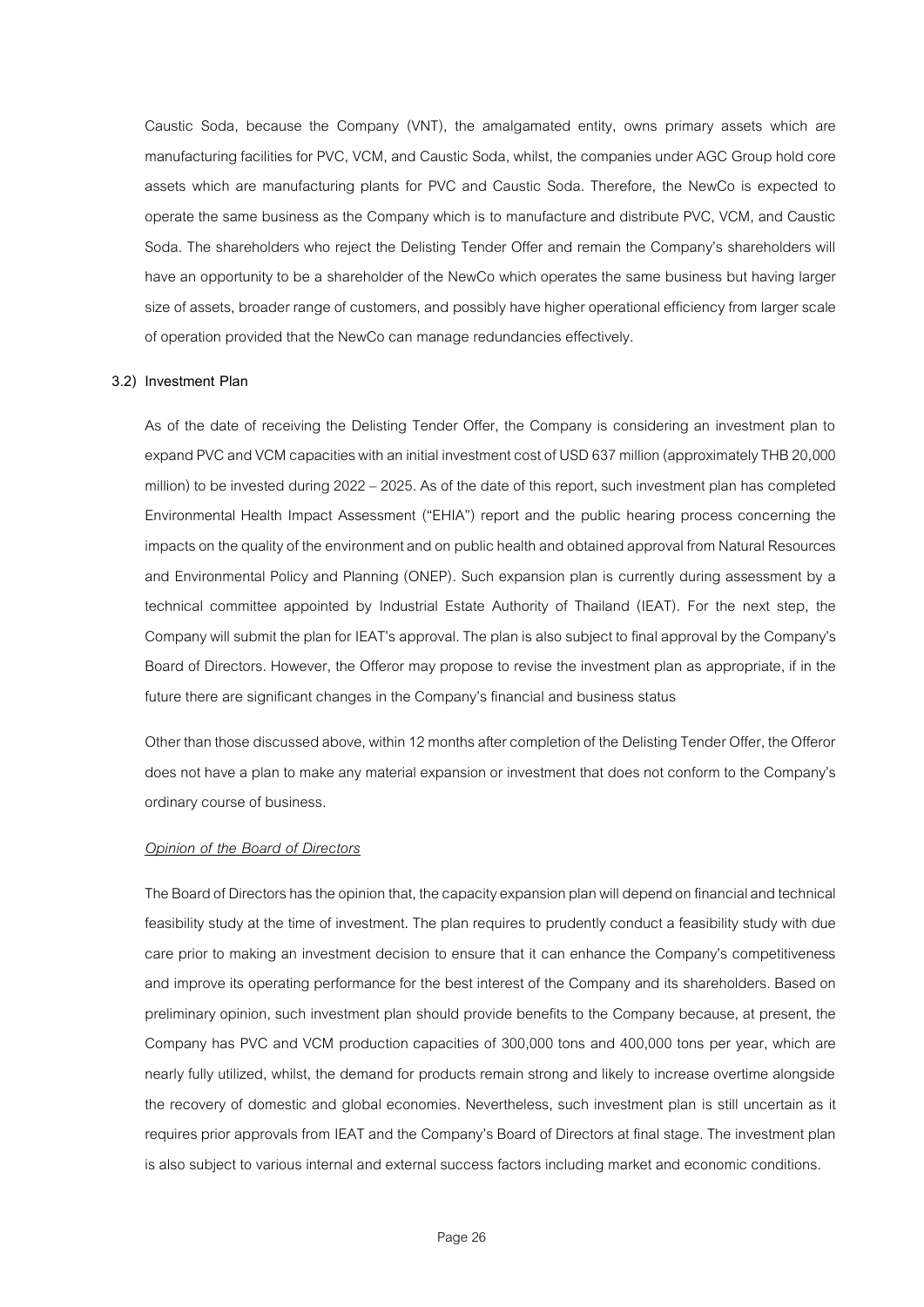The Board of Directors has also considered that, it is possible that in the future the Company and the Offeror may jointly establish additional investment plan with an aim to strengthen the Company's growth potential and competitive advantage in Chlor-Alkali business by taking into account the benefits to the Company and its shareholders.

#### **3.3) Restructuring of Organization, Management, and Employment**

## *Board of Directors*

Within 12 months after completion of the Delisting Tender Offer, the Offeror may add its representatives to hold director positions in the Company's Board of Directors or nominate its representatives when other directors have resigned or competed their terms. Any changes to the Company's Board of Directors shall be done in consideration with the appropriateness and in compliance with relevant regulations including business policy, articles of association, and must receive approvals from the Board of Directors Meeting and/or Shareholders Meeting.

## *Management*

Within 12 months after completion of the Delisting Tender Offer, the Offeror may change, add, or reduce number of management members, and/or appoint any knowledgeable and experienced personnel to any position or department as appropriate in order to strengthen the Company's operational efficiencies.

#### *Opinion of the Board of Directors*

The Board of Directors has considered that, it is possible that the Offeror may propose a change in directors and/or management when the Offeror has an increasing shareholding in the Company after Delisting Tender Offer. The Company, therefore, may be impacted from such change.

At present, out of 11 directors, there are 2 representative directors from the Offeror. In the event that the Offeror proposes additional directors or appoints its representative directors to replace those resigned or completed their terms, the Company's Board of Directors (excluding the directors with conflict of interest) will govern to ensure that the new directors is appropriately appointed,and the number of directors nominated by the Offeror is consistently aligned with the Offeror's respective shareholdings, in order to comply with good corporate governance principle.

Nevertheless, after the delisting of the Company's ordinary shares from the SET, the Company may consider changing the number or the composition of the Board of Directors in accordance with the Company's postdelisting status, as the Company is no longer required to comply with rules and regulations governing a listed company, including the requirement on the composition of the board of directors which requires at least onethird of its directors be independent directors and there shall be at least 3 independent directors and 3 audit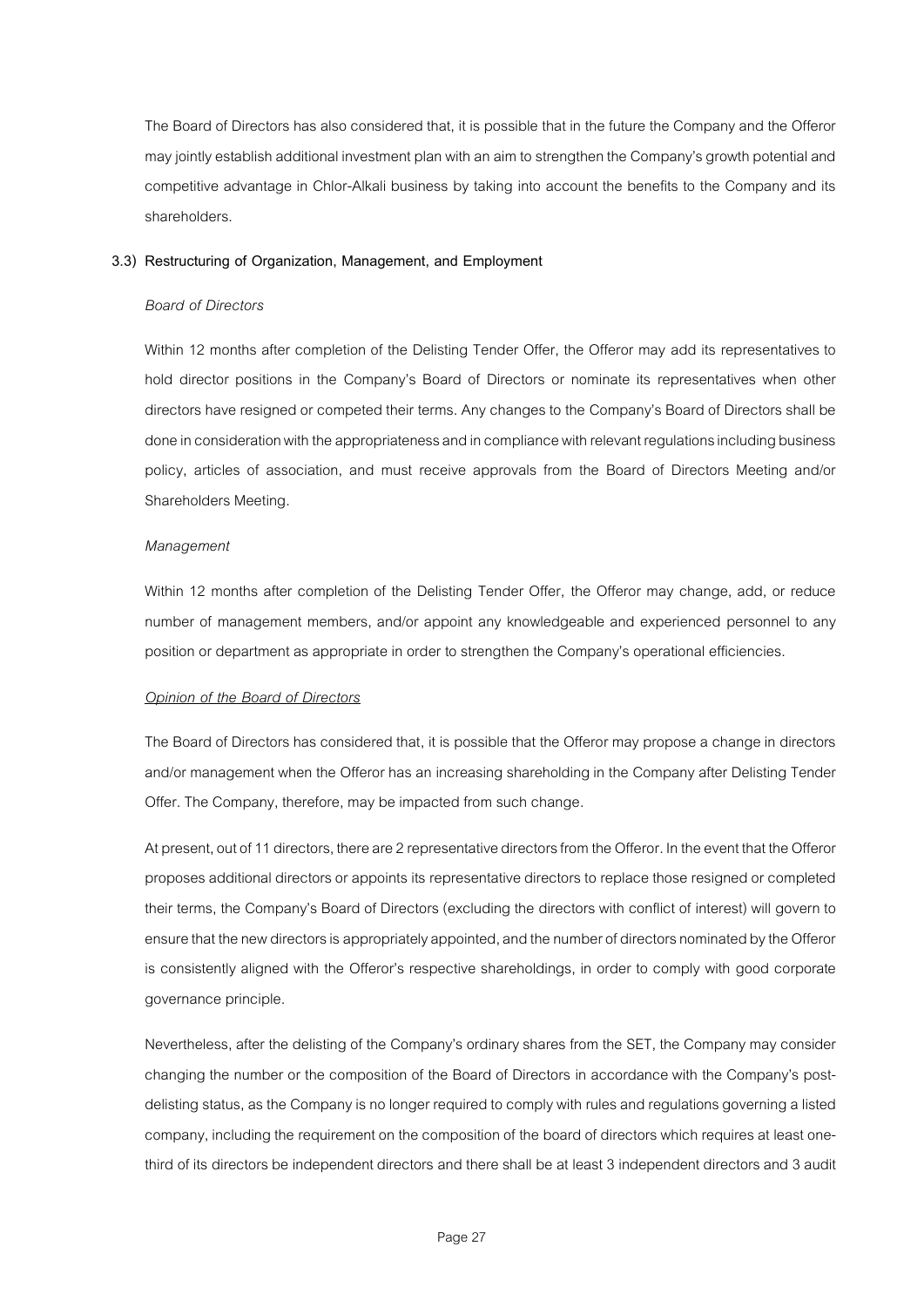committees pursuant tothe relevant rules and regulations of the Stock Exchange of Thailand and the Securities and Exchange Commission. In the event of such change, the Company will proceed in accordance with the Public Limited Companies Act. which requires the board of directors consist of at least 5 directors and not less than half of which shall reside in Thailand.

The Board of Directors is of the opinion that, if there is a change in the board of directors composition in the future, more than half of the board members will still be representative directors from AGC, because upon completion of the Delisting Tender Offer, AGC still holds 58.78% of the Company's total issued and paid-up shares and upon completion of the amalgamation with AGC Group and the capital increase of NewCo, by the Offeror, AGC will hold not less than 65.00% of total issued and paid-up shares of the Company and NewCo. Considering its post-delisting shareholding, AGC shall remain the largest shareholder of the Company and NewCo. and will be entitled to appoint more than half of the Company's board members. Therefore, a majority of directors will be those with capability and expertise in governing the business. Therefore, the Company's shareholders should not be materially impact from such change.

In respect of management, the Board of Directors is of the opinion that the Offeror (PTTGC) is a sizable-listed company operating petrochemical business which is the same industry as the Company. PTTGC is also a seller of Ethylene which is a primary feedstock for the Company's PVC production. The Offeror is, therefore, knowledgeable and familiar with the Company's business. The Offeror may access to any personnel with suitable qualification, right experience and expertise which deems suitable to the Company's business. Therefore, the Company's shareholders may not be significantly impacted from such change.

If there is any significant change, the Board of Directors will carefully consider such matter. The person nominated as director or management of the Company shall be qualified and possesses necessary knowledge and skills to operate and govern the Company's business in compliance with good corporate governance, so as not to affect the Company's business plan and performance as a whole.

# **3.4) Disposal of Existing Core Assets**

Within 12 months after completion of the Delisting Tender Offer, the Offeror does not have a plan to make any disposal of the core assets of the Company and its subsidiaries, except in the case of disposal in the normal course of business.

#### *Opinion of the Board of Directors*

The Board of Directors has the opinion that, such disposal plan will not affect the Company's business operation as the plan aligns with the Company's current business policy.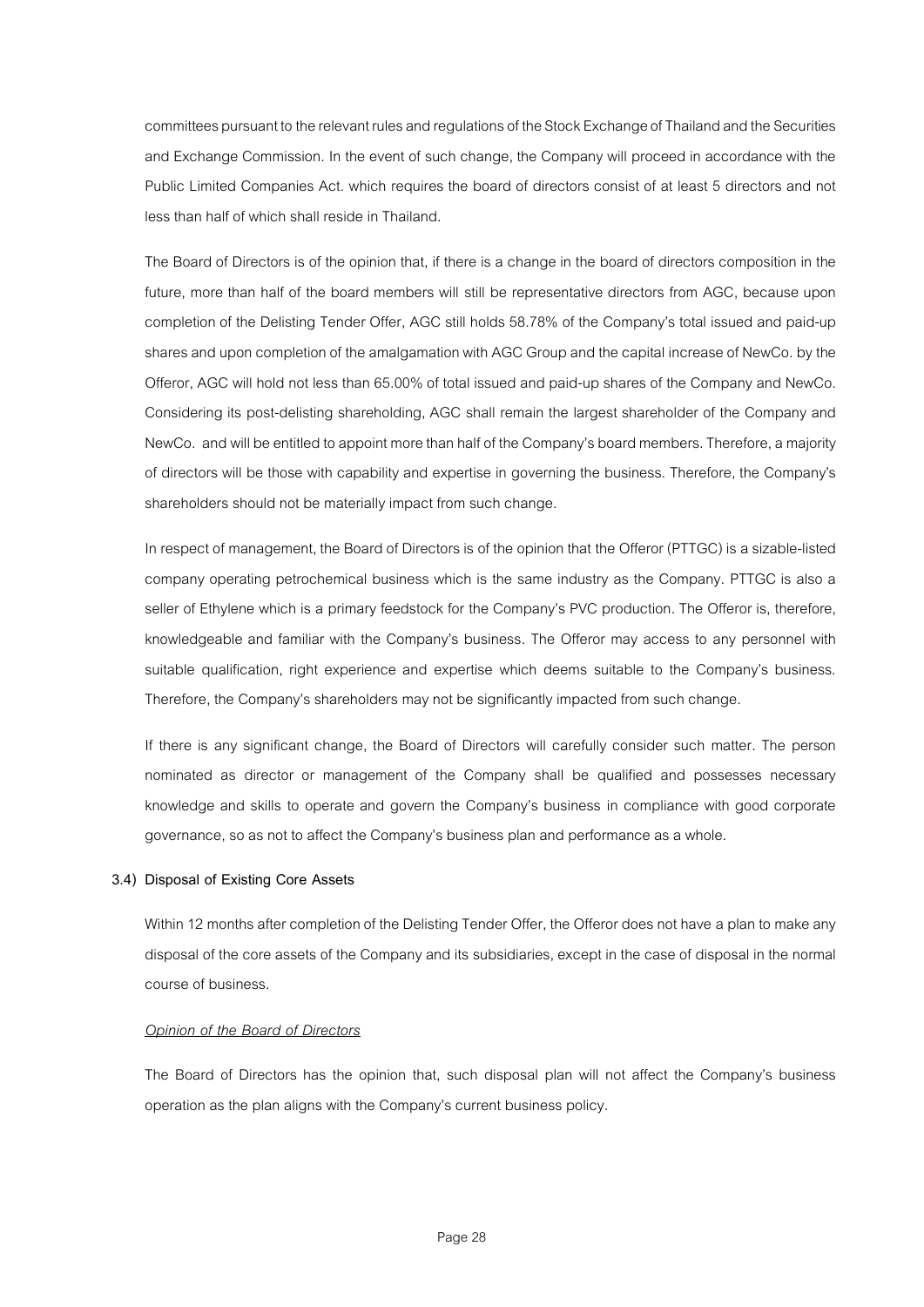#### **3.5) Financial Structure**

Within 12 months after completion of the Delisting Tender Offer, the Offeror does not have a plan to make any material changes to the Company's financial structure. Nevertheless, in the event of significant change from other factors such as a decision to invest in a new project or a material change in the financial structure of the Company, the Offeror may consider a restructuring to the financial structure of the Company as appropriate.

#### *Opinion of the Board of Directors*

The Board of Directors has the opinion that, the shareholders who reject the Delisting Tender Offer and remain the Company's shareholders will not be impacted, because the Offeror does not have a plan to significantly change the Company's financial structure.

Nevertheless, in the event that the Company proceed with the expansion of production capacity which requires substantial amount of investment, it is possible that the Company may consider seeking additional fund from other sources to improve its liquidity during the time of investment. The shareholders who reject the Delisting Tender Offer and remain the Company's shareholders after the delisting may be impacted from the change in the Company's capital structure which may arise from the capacity expansion plan.

#### **3.6) Dividend Policy**

Within 12 months after completion of the Delisting Tender Offer, the Offeror does not have a plan to change the Company's dividend policy at no less than 30% of its net profits after deduction of tax and necessary reserves according to its consolidated financial statements, unless such changes are made appropriate to the Company's operation, financial status, expansion plan, and liquidity.

#### *Opinion of the Board of Directors*

The Board of Directors has the opinion that, since the Company has a plan to expand its production capacity, if necessary, the Company may consider obtaining additional funds from financial institution or otherexternal sources to improve its liquidity during the time of investment, which may create the Company's burden over the repayment of loan principal and interest and may affect the Company's liquidity, cash flow, and profitability during an initial stage of investment. The plan could also expose the Company to more market risk and may subsequently impact the Company's dividend payment either positively or negatively, depending on the magnitude of impact to the Company's profits and cash flow. As a result, the Company's future dividend policy could be altered.

Thus, the shareholders who reject the Delisting Tender Offer and remain the Company's shareholders, may be impacted from the change in future dividend policy or payout ratio as a result of capacity expansion. Future dividend payment will depend on the Company's financial liquidity and ability to generate profits at that time.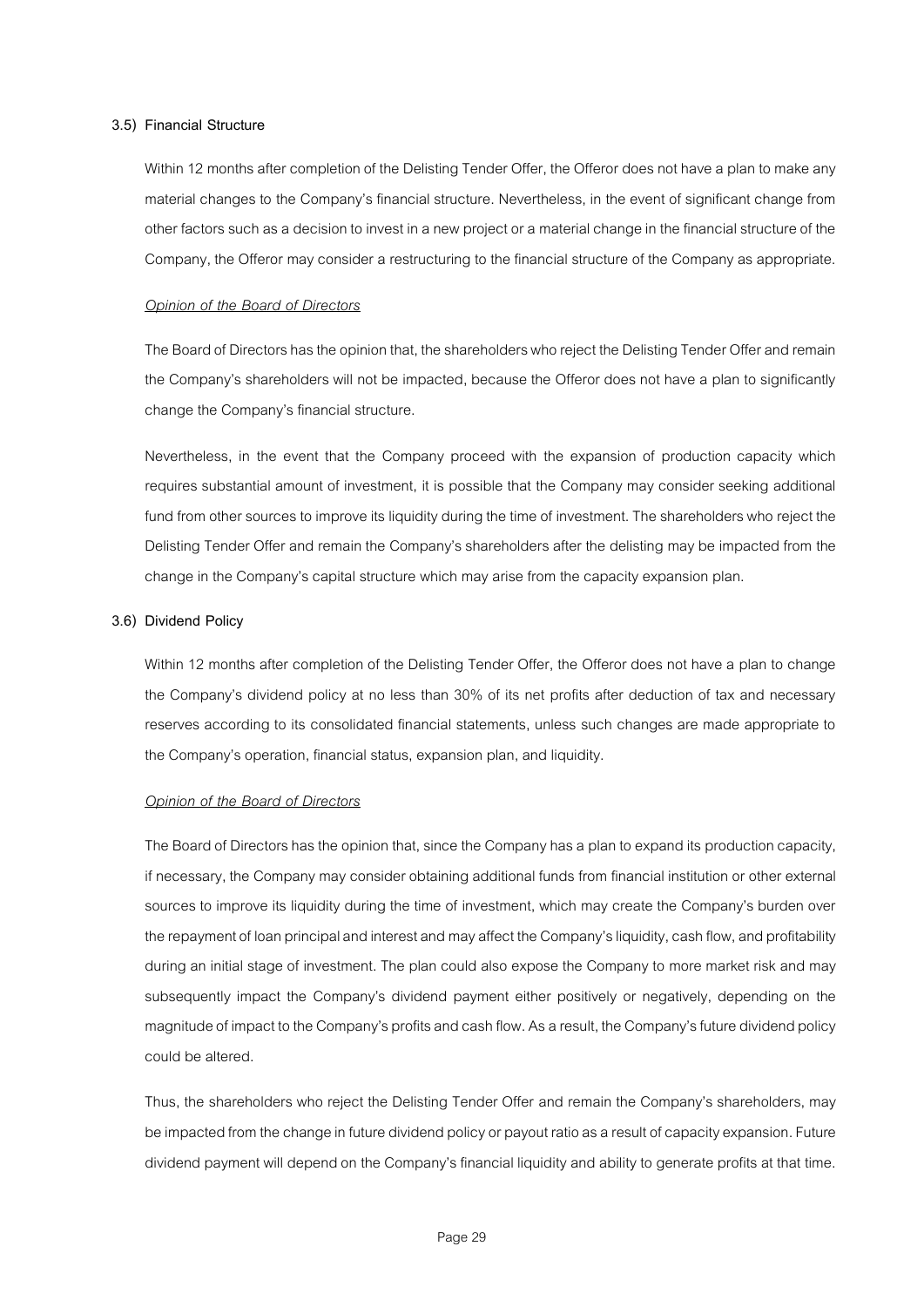Additionally, if there is an Amalgamation with AGC Group in the future, the NewCo's dividend policy could be materially different from the Company's current policy depending on its investment plan, policiesand plansto manage the NewCo, which will be later determined after completion of the amalgamation.

#### **3.7) Related Party Transactions**

Within 12 months after completion of the Delisting Tender Offer, the Offeror does not have a plan to change the Company's related party transaction policy. The Offeror will ensure that the Company proceeds the transactions by considering the necessity, reasonableness, and benefits to the Company. The transaction shall be also conducted in accordance with the resolution of the Board of Directors Meeting and in compliance with articles of association and the Public Limited Companies Act.

## *Opinion of the Board of Directors*

At present, the Company and the Offeror have entered into related party transactions such as sale and purchase of Ethylene, a primary feedstock for PVC production, and sale and purchase of certain products such as PVC and Caustic Soda.

Within 12 months after completion of the Delisting Tender Offer, the Company may enter into transactions with the Offeror which are in ordinary course of the Company's business, such as purchase of Ethylene, and sale of products such as PVC and Caustic Soda. Whilst, the transaction sizes possibly increase following the Company's investment plan to expand PVC and VCM capacities as well asthe Amalgamation with AGC Group for example, the purchase of Ethelene from the Offeror is expected to be double following the expansion. In long-term, the transaction size may increase or decrease depending on global demand and supply for the products, economic and industry conditions, as well as the Company's business direction in the future.

After delisting of shares and termination of its listing status, the Companyis no longer required to comply with rules and regulations governing a listed company. Furthermore, in the event that there are Shareholders beside the Offeror, the persons acting in concert with the Offeror (Concert Party), and the persons under Section 258 pursuant to the Securities and Exchange Act., whose aggregate shareholding in the Company does not exceed 5.00% of total voting rights or there are less than 100 shareholders, the Company will be exempted to comply with the provisions under Section 3/1 (Governance of Publicly Traded Company) of the Securities and Exchange Act, which include the provisions related to the connected transactions. In addition, the Company will not be obliged to comply with Rules of the Stock Exchange of Thailand regarding the composition of directors which requires to have at least one-third of its directors to beindependent directors, and there shall be at least 3 independent directors and 3 audit committees. The termination of such duties and obligation may cause a future change in the Company's Board of Directors and ultimately the approval process for related party transactions.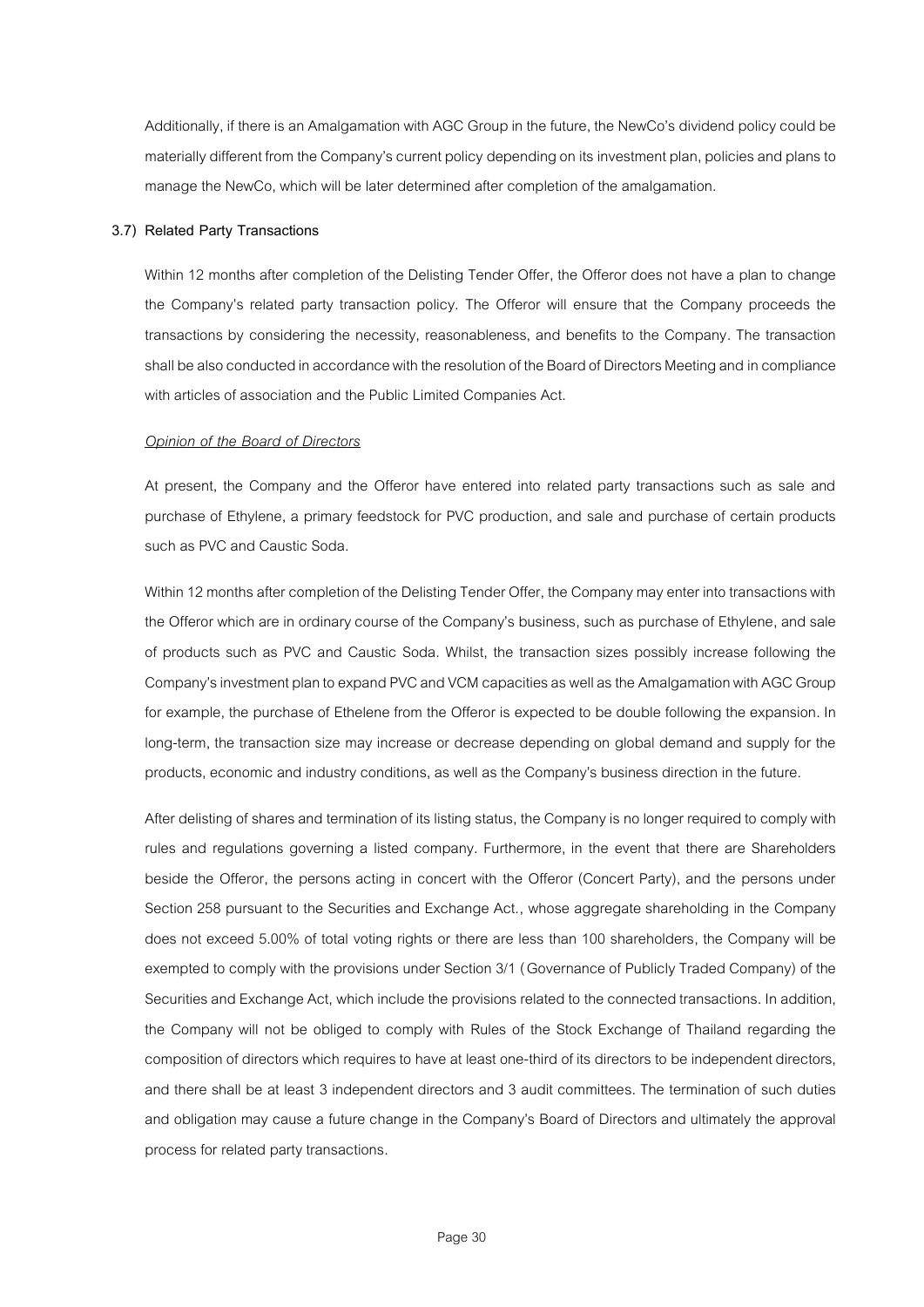If there are other related party transactions between the Company and the Offeror arising in the future, the Company and the Offeror still have an intention to enter into such transactions with due care by considering its necessity and appropriateness, and arm's length term and conditions, for the benefit of the Company under good corporate governance.The transactions shall be conducted in accordance with articles of association and the Public Limited Companies Act. The Board of Directors, therefore, has the opinion that, the shareholders who reject the Delisting Tender Offer and remain the Company's shareholders will not be significantly impacted from future related party transactions.

# **4.4 Additional Opinions of the Board of Directors (In case of Delisting Tender Offer)**

# 1) *Benefits and impacts on the shareholders who reject the Delisting Tender Offer*

The Board of Directors has considered that the shareholders who reject the Delisting Tender Offer and remain the Company's shareholders will still be entitled to the rights stipulated in the Company's articles of association and the Public Limited Companies Act., such as right to attend Annual General Meeting, right to receive dividend, and right to vote for directors.

However, such shareholders may have various impacts from non-listed status of the Company. Also, the shareholders could face risk of inability to collect votes for check and balance the power of major shareholders (please see further details in Section 4.1 *Reasons to Accept or Reject the Delisting Tender Offer*)

# 2) *Appropriateness of the Delisting Offer Price*

The Board of Directors has considered that the Delisting Offer Price of THB 39.00 per share is appropriate because it is in a range of appropriate fair value of THB 38.60 – 40.35 per share determined by the IFA using the Discounted Cash Flow Approach under As-is Scenario(before capacity expansionand the Amalgamation with AGC Group). Also, the Delisting Offer Price is not lower than the highest price calculated based on the methods for determining the offering price for the delisting of securities prescribed by the Takeover Notification, as detailed below:

|    | Calculation Method for Determining the Delisting Offer Price                           | THB per share |
|----|----------------------------------------------------------------------------------------|---------------|
| 1. | The highest price paid for ordinary shares which have been acquired by the Offeror, or |               |
|    | the persons under Section 258, during the period of 90 days prior to the date on which |               |
|    | the Tender Offer Document is submitted to the SEC (21 December 2021).                  |               |
| 2. | The volume-weighted average market price (VWAP) of ordinary shares during the          | 36.45         |
|    | period of 5 business days prior to 18 March 2021, the date on which the Board of       |               |
|    | Directors of the Company resolves to purpose the Shareholders Meeting to consider the  |               |
|    | delisting of shares, which covers the period from $11 - 17$ March 2021.                |               |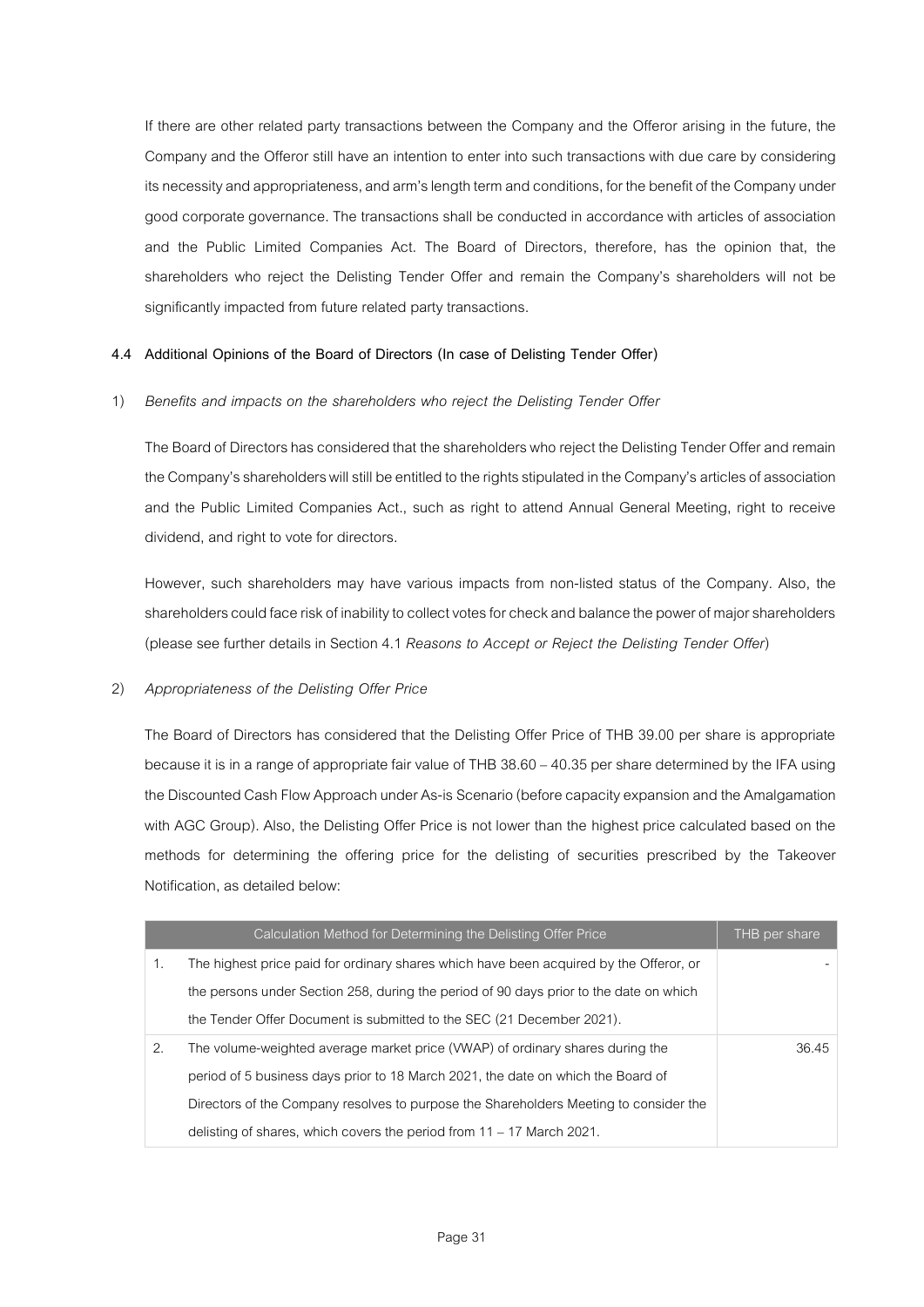|    | Calculation Method for Determining the Delisting Offer Price                                         | THB per share   |
|----|------------------------------------------------------------------------------------------------------|-----------------|
| 3. | Net asset value of the Company calculated based on the book value which has been                     | 25.14           |
|    | adjusted to reflect the latest market value of the assets and liabilities per the                    |                 |
|    | consolidated financial statements as of 30 September 2021.                                           |                 |
| 4. | The fair value of ordinary shares of the Company as determined by a financial advisor <sup>(1)</sup> | $36.42 - 38.70$ |
|    |                                                                                                      | (Median 37.50)  |

Source: Tender Offer (Form 247-4)

(1) The Tender Offeror's financial advisor is The Quant Group Company Limited

In considering whether to accept or reject the Delisting Tender Offer, the shareholders should consider information contained in the Opinion of the Company and the Opinion of the Independent Financial Advisor regarding the Delisting Tender Offer, along with other related reliable information and use such informationas a basis for consideration to make their own decision. Prior to making decision, the shareholders is recommended to consider current market price of the Company's shares. In case that the market price is higher than the Delisting Offer Price, the shareholders may opt to sell their shares in the stock market for better return. Nevertheless, such shareholders may bear the risk of not being able to sell their shares at the desired price and volume, because during the previous 3 months covering the period from 22 September – 21 December 2021, the Company's shares were traded between THB 37.25 - 38.75 per share with average daily turnover of only 610,912 shares, or 0.05% of total shares, which is relatively low liquidity. Thus, the shareholders who reject the Delisting Tender Offer may not have an opportunity to sell the Company's shares at the price higher than the Delisting Offer Price. A final decision whether to accept or reject the Delisting Tender Offer rests primarily with the individual shareholders' discretion.